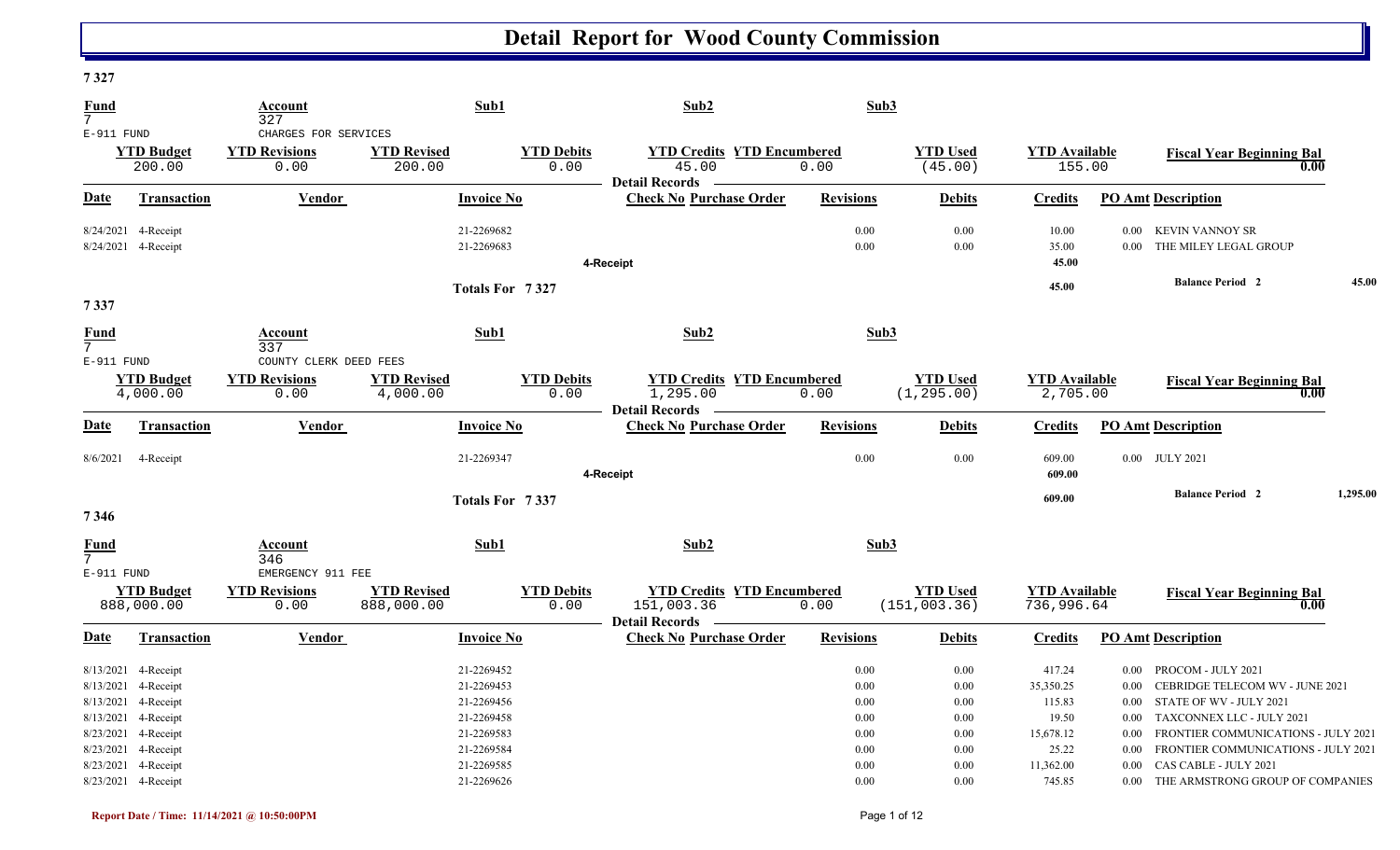|                        | <b>Detail Report for Wood County Commission</b> |      |          |           |          |                                              |  |  |  |  |  |
|------------------------|-------------------------------------------------|------|----------|-----------|----------|----------------------------------------------|--|--|--|--|--|
| 8/24/2021 4-Receipt    | 21-2269649                                      | 0.00 | 0.00     | 3.25      | $0.00\,$ | SIMPLE VOIP LLC PLLC - JULY 2021             |  |  |  |  |  |
| 8/24/2021 4-Receipt    | 21-2269650                                      | 0.00 | 0.00     | 3.15      | $0.00\,$ | NUSA LLC - JULY 2021                         |  |  |  |  |  |
| 8/24/2021<br>4-Receipt | 21-2269651                                      | 0.00 | 0.00     | 75.66     | 0.00     | HUGHES NETWORKS SYSTEMS LLC - JULY           |  |  |  |  |  |
| 8/24/2021<br>4-Receipt | 21-2269652                                      | 0.00 | 0.00     | 3.25      | 0.00     | <b>COMPLIANCE SOLUTIONS INC - JULY 2021</b>  |  |  |  |  |  |
| 8/24/2021<br>4-Receipt | 21-2269653                                      | 0.00 | 0.00     | 19.50     | 0.00     | <b>COMPLIANCE SOLUTIONS INC - JULY 2021</b>  |  |  |  |  |  |
| 8/24/2021<br>4-Receipt | 21-2269654                                      | 0.00 | 0.00     | 3.25      | 0.00     | <b>COMPLIANCE SOLUTIONS INC - JULY 2021</b>  |  |  |  |  |  |
| 8/24/2021<br>4-Receipt | 21-2269655                                      | 0.00 | 0.00     | 45.50     | 0.00     | <b>COMPLIANCE SOLUTIONS INC - JULY 2021</b>  |  |  |  |  |  |
| 8/24/2021 4-Receipt    | 21-2269656                                      | 0.00 | 0.00     | 16.25     | $0.00\,$ | <b>COMPLIANCE SOLUTIONS INC - JULY 2021</b>  |  |  |  |  |  |
| 8/24/2021<br>4-Receipt | 21-2269657                                      | 0.00 | 0.00     | 139.75    | 0.00     | COMPLIANCE SOLUTIONS INC - JULY 2021         |  |  |  |  |  |
| 8/24/2021<br>4-Receipt | 21-2269658                                      | 0.00 | 0.00     | 165.75    | 0.00     | <b>COMPLIANCE SOLUTIONS INC - JULY 2021</b>  |  |  |  |  |  |
| 8/24/2021<br>4-Receipt | 21-2269659                                      | 0.00 | 0.00     | 565.50    | 0.00     | COMPLIANCE SOLUTIONS INC - JULY 2021         |  |  |  |  |  |
| 8/24/2021<br>4-Receipt | 21-2269660                                      | 0.00 | 0.00     | 354.25    | 0.00     | COMPLIANCE SOLUTIONS INC - JULY 2021         |  |  |  |  |  |
| 8/24/2021<br>4-Receipt | 21-2269661                                      | 0.00 | 0.00     | 50.96     | 0.00     | COMCAST IP PHONE LLC - JULY 2021             |  |  |  |  |  |
| 8/24/2021<br>4-Receipt | 21-2269662                                      | 0.00 | 0.00     | 551.00    | 0.00     | <b>IDT CORPORATION - JULY 2021</b>           |  |  |  |  |  |
| 8/24/2021<br>4-Receipt | 21-2269663                                      | 0.00 | 0.00     | 6.50      | 0.00     | ACN COMMUNICATION SERVICES LLC - JU          |  |  |  |  |  |
| 8/24/2021<br>4-Receipt | 21-2269664                                      | 0.00 | 0.00     | 22.07     | 0.00     | TOUCHTONE COMMUNICATIONS INC - JUI           |  |  |  |  |  |
| 8/24/2021<br>4-Receipt | 21-2269665                                      | 0.00 | 0.00     | 22.07     | $0.00\,$ | STAR 2 STAR COMMUNICATIONS LLC - JUI         |  |  |  |  |  |
| 8/24/2021<br>4-Receipt | 21-2269666                                      | 0.00 | 0.00     | 95.55     | $0.00\,$ | 8 X 8 INC - JULY 2021                        |  |  |  |  |  |
| 8/24/2021<br>4-Receipt | 21-2269667                                      | 0.00 | 0.00     | 47.77     | 0.00     | IP NETWORKED SERVICES - JULY 2021            |  |  |  |  |  |
| 8/24/2021<br>4-Receipt | 21-2269668                                      | 0.00 | 0.00     | 452.27    | 0.00     | <b>BANDWIDTH INC - JULY 2021</b>             |  |  |  |  |  |
| 8/24/2021<br>4-Receipt | 21-2269669                                      | 0.00 | 0.00     | 70.07     | 0.00     | <b>FUSION CLOUD SERVICES LLC - JULY 2021</b> |  |  |  |  |  |
| 4-Receipt<br>8/24/2021 | 21-2269670                                      | 0.00 | 0.00     | 89.18     | 0.00     | MCI COMMUNICATIONS SERVICES LLC - J          |  |  |  |  |  |
| 8/24/2021<br>4-Receipt | 21-2269671                                      | 0.00 | 0.00     | 82.81     | 0.00     | <b>CBTS TECHNOLOGY SOLUTIONS - JULY 20</b>   |  |  |  |  |  |
| 8/24/2021<br>4-Receipt | 21-2269672                                      | 0.00 | 0.00     | 12.74     | 0.00     | MCI METRO ACCESS TRANSMISSION SVCS           |  |  |  |  |  |
| 8/24/2021<br>4-Receipt | 21-2269673                                      | 0.00 | 0.00     | 1,538.35  | 0.00     | AT&T CORP - JULY 2021                        |  |  |  |  |  |
| 8/24/2021<br>4-Receipt | 21-2269674                                      | 0.00 | 0.00     | 22.29     | 0.00     | CELLCO PARTNERSHIP - JULY 2021               |  |  |  |  |  |
| 8/24/2021<br>4-Receipt | 21-2269675                                      | 0.00 | 0.00     | 251.61    | 0.00     | ALLTELL CORPORATION - JULY 2021              |  |  |  |  |  |
| 8/24/2021<br>4-Receipt | 21-2269676                                      | 0.00 | 0.00     | 60.51     | 0.00     | SPRINT COMMUNICATIONS COMPANY - JU           |  |  |  |  |  |
| 8/24/2021<br>4-Receipt | 21-2269677                                      | 0.00 | 0.00     | 9.75      | 0.00     | VOIP INNOVATIONS LLC - JULY 2021             |  |  |  |  |  |
| 8/24/2021<br>4-Receipt | 21-2269678                                      | 0.00 | 0.00     | 1,576.85  | 0.00     | LUMOS NETWORKS LLC - JULY 2021               |  |  |  |  |  |
| 8/24/2021<br>4-Receipt | 21-2269679                                      | 0.00 | 0.00     | 116.64    | 0.00     | LUMOS NETWORKS OF WV INC - JULY 202          |  |  |  |  |  |
| 8/24/2021 4-Receipt    | 21-2269680                                      | 0.00 | 0.00     | 104.00    | 0.00     | CENTURYLINK COMMUNICATIONS LLC - J           |  |  |  |  |  |
| 8/24/2021<br>4-Receipt | 21-2269681                                      | 0.00 | 0.00     | 458.25    | 0.00     | LEVEL 3 COMMUNICATIONS LLC - JULY 20         |  |  |  |  |  |
| 8/27/2021<br>4-Receipt | 21-2269730                                      | 0.00 | 0.00     | 221.00    | 0.00     | VONAGE BUSINESS SOLUTIONS INC - JUL'         |  |  |  |  |  |
| 8/27/2021<br>4-Receipt | 21-2269731                                      | 0.00 | 0.00     | 52.00     | 0.00     | <b>SKYPE COMMUNICATIONS - JULY 2021</b>      |  |  |  |  |  |
| 8/27/2021 4-Receipt    | 21-2269741                                      | 0.00 | 0.00     | 113.75    | 0.00     | AVALARA CLIENT TRUST - JULY 2021             |  |  |  |  |  |
| 8/27/2021 4-Receipt    | 21-2269742                                      | 0.00 | 0.00     | 442.00    | $0.00\,$ | VONAGE AMERICA - JULY 2021                   |  |  |  |  |  |
| 8/27/2021 4-Receipt    | 21-2269743                                      | 0.00 | 0.00     | 6.30      | $0.00\,$ | ITALK GLOBAL COMMUNICATIONS - JULY           |  |  |  |  |  |
| 8/27/2021 4-Receipt    | 21-2269744                                      | 0.00 | 0.00     | 844.02    | $0.00\,$ | MITEL CLOUD SERVICES INC - JULY 2021         |  |  |  |  |  |
| 8/27/2021 4-Receipt    | 21-2269745                                      | 0.00 | 0.00     | 78.00     | $0.00\,$ | AVALARA CLIENT TRUST - JULY 2021             |  |  |  |  |  |
| 8/27/2021 4-Receipt    | 21-2269746                                      | 0.00 | $0.00\,$ | 214.50    |          | 0.00 OOMA INC - JULY 2021                    |  |  |  |  |  |
|                        | 4-Receipt                                       |      |          | 72,721.88 |          |                                              |  |  |  |  |  |
|                        | Totals For 7346                                 |      |          | 72,721.88 |          | <b>Balance Period 2</b><br>151,003.36        |  |  |  |  |  |

#### **7 346 381**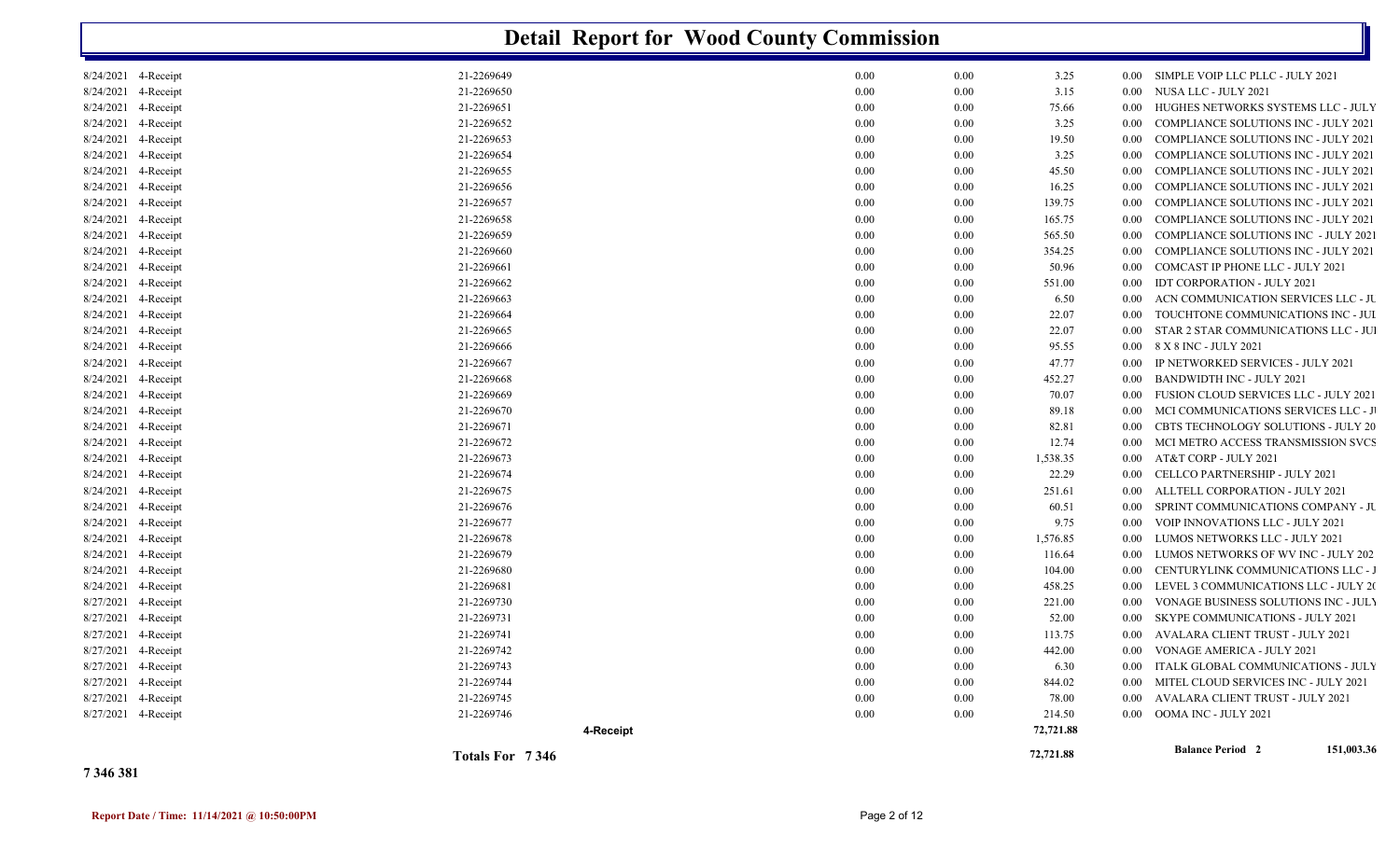| $\frac{Fund}{7}$                            |                                   | Account<br>346                                         |                                    | Sub1<br>381                                             | Sub2                                                               | Sub3             |                                  |                                      |      |                                        |            |
|---------------------------------------------|-----------------------------------|--------------------------------------------------------|------------------------------------|---------------------------------------------------------|--------------------------------------------------------------------|------------------|----------------------------------|--------------------------------------|------|----------------------------------------|------------|
| E-911 FUND                                  | <b>YTD Budget</b><br>75,000.00    | EMERGENCY 911 FEE<br><b>YTD Revisions</b><br>0.00      | <b>YTD Revised</b><br>75,000.00    | CHARGES TO OTHER ENTIITIES<br><b>YTD Debits</b><br>0.00 | <b>YTD Credits YTD Encumbered</b><br>12,500.00<br>Detail Records — | 0.00             | <b>YTD Used</b><br>(12, 500.00)  | <b>YTD Available</b><br>62,500.00    |      | <b>Fiscal Year Beginning Bal</b>       | 0.00       |
| <b>Date</b>                                 | <b>Transaction</b>                | <b>Vendor</b>                                          |                                    | <b>Invoice No</b>                                       | <b>Check No Purchase Order</b>                                     | <b>Revisions</b> | <b>Debits</b>                    | <b>Credits</b>                       |      | <b>PO Amt Description</b>              |            |
|                                             | 8/13/2021 4-Receipt               |                                                        |                                    | 21-2269454                                              | 4-Receipt                                                          | 0.00             | 0.00                             | 6,250.00<br>6,250.00                 |      | 0.00 EMERGENCY COMMUNICATIONS - JULY 2 |            |
| 7 346 91                                    |                                   |                                                        |                                    | <b>Totals For 7346381</b>                               |                                                                    |                  |                                  | 6,250.00                             |      | <b>Balance Period 2</b>                | 12,500.00  |
| $\frac{Fund}{7}$                            |                                   | Account<br>346                                         |                                    | Sub1<br>91                                              | Sub2                                                               | Sub3             |                                  |                                      |      |                                        |            |
| E-911 FUND                                  | <b>YTD Budget</b><br>1,548,000.00 | EMERGENCY 911 FEE<br><b>YTD Revisions</b><br>0.00      | <b>YTD Revised</b><br>1,548,000.00 | WIRELESS FEE<br><b>YTD Debits</b><br>0.00               | <b>YTD Credits YTD Encumbered</b><br>399,977.10                    | 0.00             | <b>YTD Used</b><br>(399, 977.10) | <b>YTD Available</b><br>1,148,022.90 |      | <b>Fiscal Year Beginning Bal</b>       | 0.00       |
| <u>Date</u>                                 | <b>Transaction</b>                | Vendor                                                 |                                    | <b>Invoice No</b>                                       | <b>Detail Records</b><br><b>Check No Purchase Order</b>            | <b>Revisions</b> | <b>Debits</b>                    | <b>Credits</b>                       |      | <b>PO Amt Description</b>              |            |
|                                             | 8/13/2021 4-Receipt               |                                                        |                                    | 21-2269457                                              | 4-Receipt                                                          | 0.00             | 0.00                             | 399,977.10<br>399,977.10             |      | 0.00 STATE OF WV                       |            |
| 7365                                        |                                   |                                                        |                                    | <b>Totals For 734691</b>                                |                                                                    |                  |                                  | 399,977.10                           |      | <b>Balance Period 2</b>                | 399,977.10 |
| <b>Fund</b><br>7 <sup>1</sup>               |                                   | Account<br>365                                         |                                    | Sub1                                                    | Sub2                                                               | Sub3             |                                  |                                      |      |                                        |            |
| E-911 FUND                                  | <b>YTD Budget</b><br>1,300.00     | <b>INTEREST EARNED</b><br><b>YTD Revisions</b><br>0.00 | <b>YTD Revised</b><br>1,300.00     | <b>YTD Debits</b><br>0.00                               | <b>YTD Credits YTD Encumbered</b><br>122.48                        | 0.00             | <b>YTD Used</b><br>(122.48)      | <b>YTD</b> Available<br>1,177.52     |      | <b>Fiscal Year Beginning Bal</b>       | 0.00       |
| <u>Date</u>                                 | <b>Transaction</b>                | <b>Vendor</b>                                          |                                    | <b>Invoice No</b>                                       | <b>Detail Records</b><br><b>Check No Purchase Order</b>            | <b>Revisions</b> | <b>Debits</b>                    | <b>Credits</b>                       |      | <b>PO Amt Description</b>              |            |
|                                             | 8/31/2021 4-Receipt               |                                                        |                                    | 21-2269847                                              | 4-Receipt                                                          | 0.00             | 0.00                             | 52.36<br>52.36                       | 0.00 | WESBANCO - AUGUST 2021                 |            |
| 7 401 40 9999                               |                                   |                                                        |                                    | Totals For 7365                                         |                                                                    |                  |                                  | 52.36                                |      | <b>Balance Period 2</b>                | 122.48     |
| <b>Fund</b><br>7 <sup>1</sup><br>E-911 FUND |                                   | Account<br>401<br>COUNTY COMMISSION                    |                                    | Sub1<br>40<br>CONTRACTURAL SERVICES                     | Sub2<br>9999<br>CREDIT CARD CLEARING                               | Sub3             |                                  |                                      |      |                                        |            |
|                                             | <b>YTD Budget</b><br>0.00         | <b>YTD Revisions</b><br>0.00                           | <b>YTD Revised</b><br>0.00         | <b>YTD Debits</b><br>3,630.00                           | <b>YTD Credits YTD Encumbered</b><br>3,630.00                      | 0.00             | <b>YTD Used</b><br>0.00          | <b>YTD Available</b>                 | 0.00 | <b>Fiscal Year Beginning Bal</b>       | 0.00       |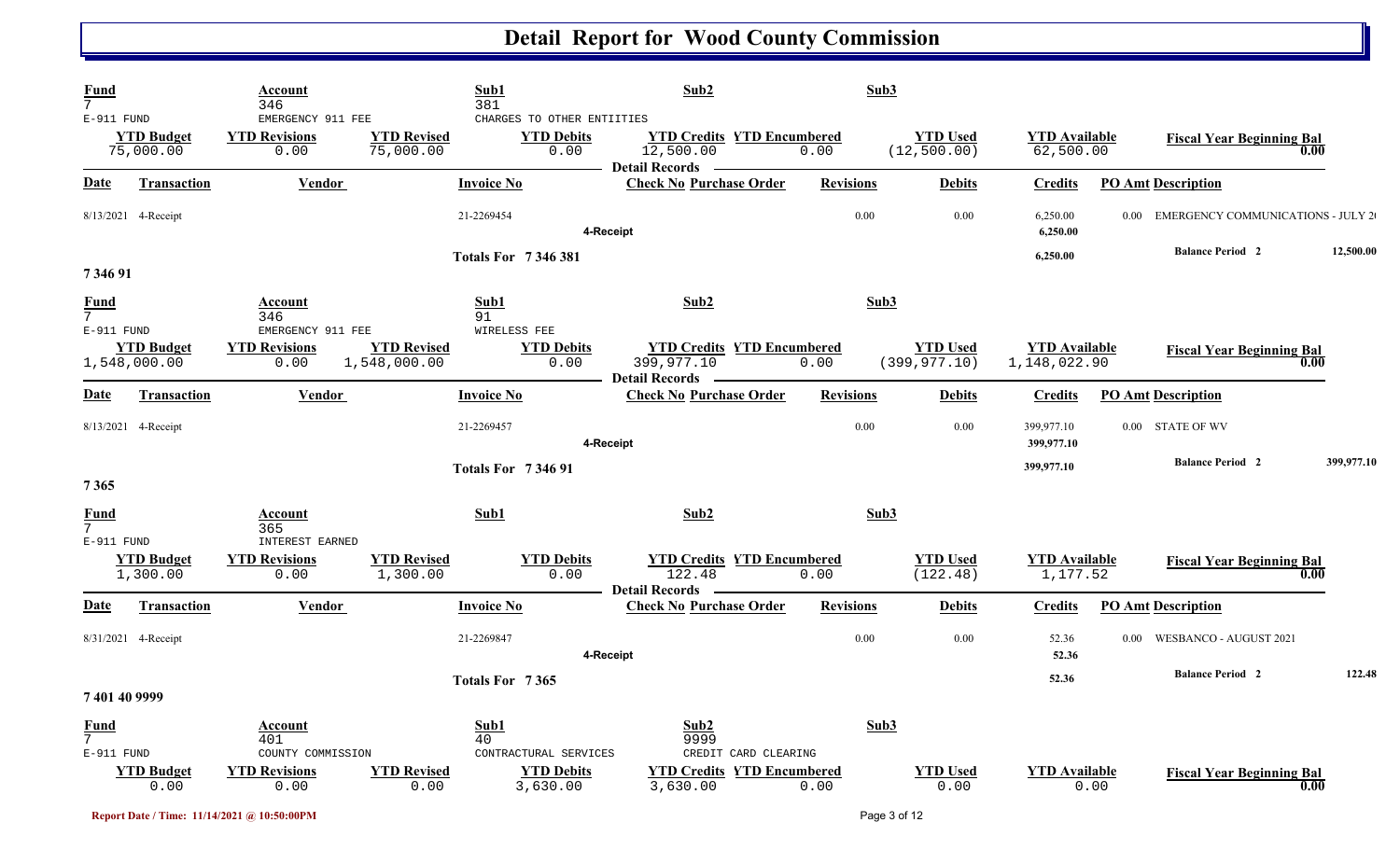|                |                    |                                            |                              | <b>Detail Records</b>             |                  |                        |                      |                                                  |           |
|----------------|--------------------|--------------------------------------------|------------------------------|-----------------------------------|------------------|------------------------|----------------------|--------------------------------------------------|-----------|
| <u>Date</u>    | Transaction        | Vendor                                     | <b>Invoice No</b>            | <b>Check No Purchase Order</b>    | <b>Revisions</b> | <b>Debits</b>          | <b>Credits</b>       | <b>PO Amt Description</b>                        |           |
| 8/9/2021       | 2-Invoice          | FIFTH THIRD BANK                           | 202108057                    | 8139<br>2-Invoice                 | 0.00             | 3,630.00               | 0.00                 | 0.00 PURCHASE CARD                               |           |
| 8/9/2021       | 5-Journal Entry    | <b>EMBASSY SUITES</b>                      | 20210805073001               | 84397 PY2021                      | 0.00             | 3,630.00<br>0.00       | 497.04               | (497.04) LODGING DURING APCO CONFERENCE CA       |           |
| 8/9/2021       | 5-Journal Entry    | <b>EMBASSY SUITES</b>                      | 20210805074001               | 84397 PY2021                      | 0.00             | 0.00                   | 436.00               | (436.00) LODGING DURING APCO CONFERENCE CA       |           |
| 8/9/2021       | 5-Journal Entry    | <b>FRONTIER</b>                            | 20210805036001               |                                   | 0.00             | 0.00                   | 434.77               | 0.00 WOOD CO FINANCE-4019-FRONTIER COMI          |           |
| 8/9/2021       | 5-Journal Entry    | NATIONAL EMERGENCY NUM 20210805063001      |                              | 84607                             | 0.00             | 0.00                   | 300.00               | (300.00) TICKETS FOR EXHIBIT HALL, VENDOR EXI    |           |
| 8/9/2021       | 5-Journal Entry    | <b>NEWEGG BUSINESS</b>                     | 20210805028001               | 84597                             | 0.00             | 0.00                   | 52.60                | (52.60) 4 PCS COOLING FAN FOR HP PROLIANT DI     |           |
| 8/9/2021       | 5-Journal Entry    | NEWEGG BUSINESS                            | 20210805029001               | 84605                             | 0.00             | 0.00                   | 662.12               | (662.12) NEWMAR-UR48 3-UNITY RECTIFIER,-54.4 V   |           |
| 8/9/2021       | 5-Journal Entry    | PARKERSBURG UTILITY BOA 20210805040001     |                              |                                   | $0.00\,$         | $0.00\,$               | 89.19                | 0.00 BARBARA JOHNSTON-3722-PARKERSBUR            |           |
| 8/9/2021       | 5-Journal Entry    | <b>SAM'S CLUB</b>                          | 20210805021001               | 84565                             | 0.00             | $0.00\,$               | 64.59                | (64.59) COFFEE, WIRT CO PARADE CANDY FOR M       |           |
| 8/9/2021       | 5-Journal Entry    | THE OLDE DUTCH RESTAUR/ 20210805077001     |                              | 84661                             | 0.00             | 0.00                   | 47.56                | $(47.56)$ (3) LUNCHES AND DRINKS @ \$14.78 EACH, |           |
| 8/9/2021       | 5-Journal Entry    | TPL COMMUNICATIONS                         | 20210805026001               | 84262 PY2021                      | 0.00             | 0.00                   | 903.26               | (903.26) RF AMP REPAIR RUSSELL HOCKENBERRY       |           |
| 8/9/2021       | 5-Journal Entry    | WASTE MANAGEMENT OF W 20210805032001       |                              |                                   | 0.00             | 0.00                   | 142.87               | 0.00 WOOD CO FINANCE-4019-WASTE MGMT W           |           |
|                |                    |                                            |                              | 5-Journal Entry                   |                  |                        | 3,630.00             |                                                  |           |
|                |                    |                                            | <b>Totals For 7401409999</b> |                                   |                  | 3,630.00               | 3,630.00             | <b>Balance Period 2</b><br>(2,963.17)            | 0.00      |
| 7712 10 103    |                    |                                            |                              |                                   |                  |                        |                      |                                                  |           |
| <b>Fund</b>    |                    | Account                                    | Sub1                         | Sub2                              | Sub3             |                        |                      |                                                  |           |
| 7 <sup>7</sup> |                    | 712                                        | 10 <sup>°</sup>              | 103                               |                  |                        |                      |                                                  |           |
| $E-911$ FUND   |                    | COMM CTR/E 9-1-1                           | PERSONAL SERVICES            | SALARIES-DEPUTIES                 |                  |                        |                      |                                                  |           |
|                | <b>YTD Budget</b>  | <b>YTD Revised</b><br><b>YTD Revisions</b> | <b>YTD Debits</b>            | <b>YTD Credits YTD Encumbered</b> |                  | <b>YTD Used</b>        | <b>YTD</b> Available | <b>Fiscal Year Beginning Bal</b>                 |           |
|                | 152,586.00         | 152,586.00<br>0.00                         | 13,610.58                    | 0.00                              | 0.00             | (13, 610.58)           | 138,975.42           |                                                  | 0.00      |
|                |                    |                                            |                              | <b>Detail Records</b> —           |                  |                        |                      |                                                  |           |
| <b>Date</b>    | Transaction        | Vendor                                     | Invoice No                   | <b>Check No Purchase Order</b>    | <b>Revisions</b> | <b>Debits</b>          | <b>Credits</b>       | PO Amt Description                               |           |
|                | 8/3/2021 2-Invoice | <b>GENERAL COUNTY FUNDS</b>                | 07012021A                    | 8128<br>2-Invoice                 | 0.00             | 13,610.58<br>13,610.58 | 0.00                 | 0.00 SALARY                                      |           |
|                |                    |                                            |                              |                                   |                  |                        |                      | <b>Balance Period 2</b>                          | 13,610.58 |
|                |                    |                                            | <b>Totals For 771210103</b>  |                                   |                  | 13,610.58              |                      |                                                  |           |
| 7712 10 104    |                    |                                            |                              |                                   |                  |                        |                      |                                                  |           |
| <b>Fund</b>    |                    | Account                                    | Sub1                         | Sub2                              | Sub3             |                        |                      |                                                  |           |
| 7 <sup>7</sup> |                    | 712                                        | 10                           | 104                               |                  |                        |                      |                                                  |           |
| E-911 FUND     |                    | COMM CTR/E 9-1-1                           | PERSONAL SERVICES            | SOCIAL SECURITY                   |                  |                        |                      |                                                  |           |
|                | <b>YTD Budget</b>  | <b>YTD Revised</b><br><b>YTD Revisions</b> | <b>YTD Debits</b>            | <b>YTD Credits YTD Encumbered</b> |                  | <b>YTD Used</b>        | <b>YTD</b> Available | <b>Fiscal Year Beginning Bal</b>                 |           |
|                | 102,136.00         | 102,136.00<br>0.00                         | 8,453.41                     | 0.00                              | 0.00             | (8, 453.41)            | 93,682.59            |                                                  | 0.00      |
|                |                    |                                            |                              | Detail Records –                  |                  |                        |                      |                                                  |           |
| <b>Date</b>    | Transaction        | Vendor                                     | Invoice No                   | <b>Check No Purchase Order</b>    | <b>Revisions</b> | <b>Debits</b>          | <b>Credits</b>       | PO Amt Description                               |           |
| 8/3/2021       | 2-Invoice          | <b>GENERAL COUNTY FUNDS</b>                | 07012021A                    | 8128<br>2-Invoice                 | 0.00             | 8,453.41<br>8,453.41   | $0.00\,$             | 0.00 SOCIAL SECURITY                             |           |
|                |                    |                                            | <b>Totals For 771210104</b>  |                                   |                  | 8,453.41               |                      | <b>Balance Period 2</b>                          | 8,453.41  |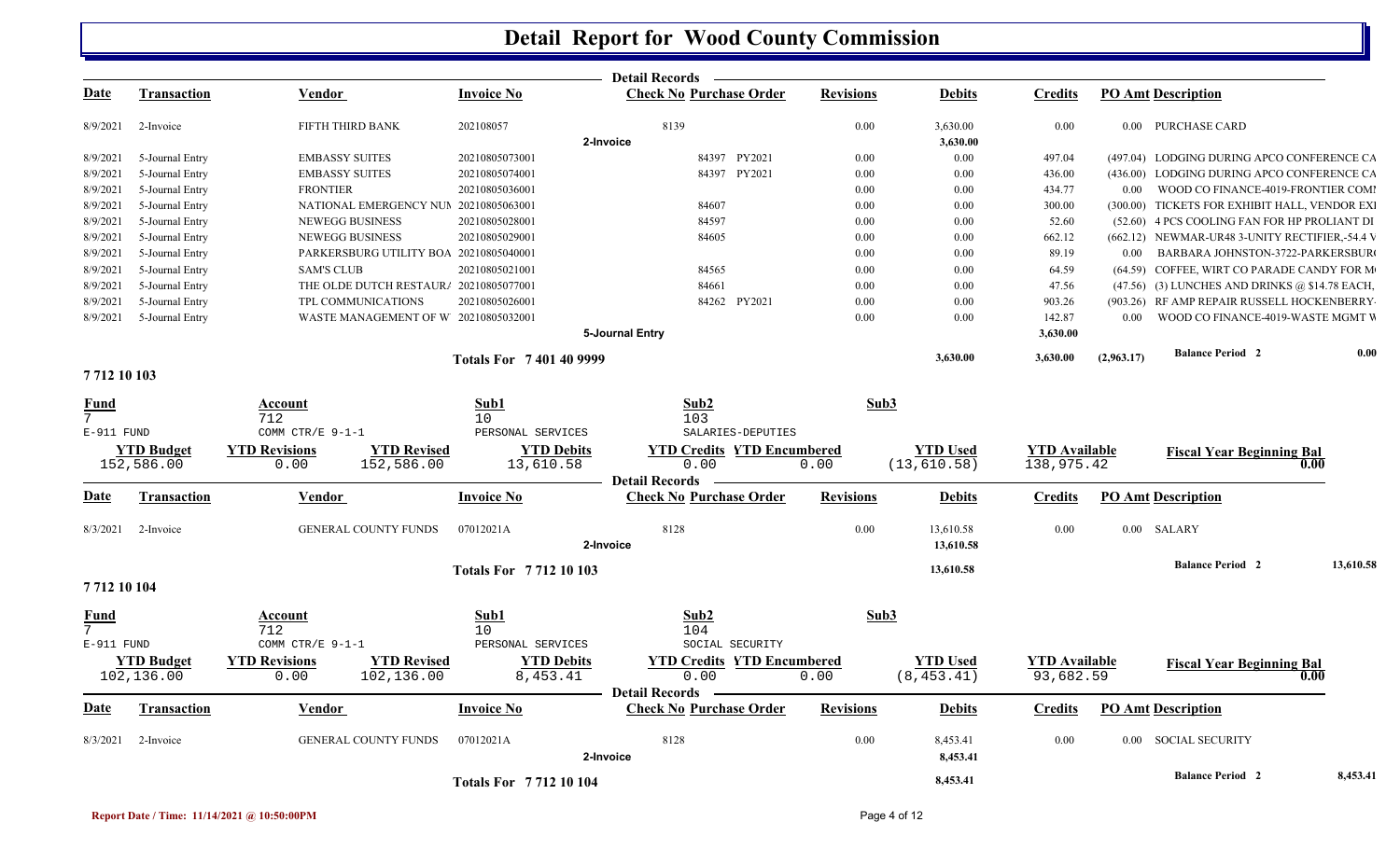#### **7 712 10 105**

| $\frac{Fund}{7}$               |                                 | Account<br>712                                   |                                  | Sub1<br>10                                          | Sub2<br>105                                                                             | Sub3             |                                 |                                     |          |                                  |           |
|--------------------------------|---------------------------------|--------------------------------------------------|----------------------------------|-----------------------------------------------------|-----------------------------------------------------------------------------------------|------------------|---------------------------------|-------------------------------------|----------|----------------------------------|-----------|
| E-911 FUND                     | <b>YTD Budget</b><br>445,336.00 | COMM CTR/E 9-1-1<br><b>YTD Revisions</b><br>0.00 | <b>YTD Revised</b><br>445,336.00 | PERSONAL SERVICES<br><b>YTD Debits</b><br>34,779.41 | INSURANCE PREMIUM<br><b>YTD Credits YTD Encumbered</b><br>0.00<br><b>Detail Records</b> | 0.00             | <b>YTD Used</b><br>(34, 779.41) | <b>YTD Available</b><br>410,556.59  |          | <b>Fiscal Year Beginning Bal</b> | 0.00      |
| <u>Date</u>                    | Transaction                     | Vendor                                           |                                  | <b>Invoice No</b>                                   | <b>Check No Purchase Order</b>                                                          | <b>Revisions</b> | <b>Debits</b>                   | <b>Credits</b>                      |          | <b>PO Amt Description</b>        |           |
| 8/3/2021                       | 2-Invoice                       |                                                  | <b>GENERAL COUNTY FUNDS</b>      | 07012021A                                           | 8128<br>2-Invoice                                                                       | 0.00             | 34,779.41<br>34,779.41          | 0.00                                | $0.00 -$ | <b>HEALTH INSURANCE</b>          |           |
| 7712 10 106                    |                                 |                                                  |                                  | <b>Totals For 771210105</b>                         |                                                                                         |                  | 34,779.41                       |                                     |          | <b>Balance Period 2</b>          | 34,779.41 |
| $\frac{Fund}{7}$<br>E-911 FUND |                                 | Account<br>712<br>COMM CTR/E 9-1-1               |                                  | Sub1<br>10<br>PERSONAL SERVICES                     | Sub2<br>106<br>RETIREMENT                                                               | Sub3             |                                 |                                     |          |                                  |           |
|                                | <b>YTD Budget</b><br>126,800.00 | <b>YTD Revisions</b><br>0.00                     | <b>YTD Revised</b><br>126,800.00 | <b>YTD Debits</b><br>11,033.32                      | <b>YTD Credits YTD Encumbered</b><br>0.00<br><b>Detail Records</b>                      | 0.00             | <b>YTD Used</b><br>(11, 033.32) | <b>YTD Available</b><br>115,766.68  |          | <b>Fiscal Year Beginning Bal</b> | 0.00      |
| <b>Date</b>                    | <b>Transaction</b>              | <b>Vendor</b>                                    |                                  | <b>Invoice No</b>                                   | <b>Check No Purchase Order</b>                                                          | <b>Revisions</b> | <b>Debits</b>                   | <b>Credits</b>                      |          | <b>PO Amt Description</b>        |           |
| 8/3/2021                       | 2-Invoice                       |                                                  | <b>GENERAL COUNTY FUNDS</b>      | 07012021A                                           | 8128<br>2-Invoice                                                                       | 0.00             | 11,033.32<br>11,033.32          | 0.00                                |          | 0.00 RETIREMENT                  |           |
| 7712 10 108                    |                                 |                                                  |                                  | <b>Totals For 771210106</b>                         |                                                                                         |                  | 11,033.32                       |                                     |          | <b>Balance Period 2</b>          | 11,033.32 |
| <b>Fund</b><br>7<br>E-911 FUND |                                 | Account<br>712<br>COMM CTR/E $9-1-1$             |                                  | Sub1<br>10<br>PERSONAL SERVICES                     | Sub2<br>108<br>OVERTIME                                                                 | Sub3             |                                 |                                     |          |                                  |           |
|                                | <b>YTD Budget</b><br>90,000.00  | <b>YTD Revisions</b><br>0.00                     | <b>YTD Revised</b><br>90,000.00  | <b>YTD Debits</b><br>8,808.77                       | <b>YTD Credits YTD Encumbered</b><br>0.00<br><b>Detail Records</b>                      | 0.00             | <b>YTD</b> Used<br>(8,808.77)   | <b>YTD</b> Available<br>81, 191. 23 |          | <b>Fiscal Year Beginning Bal</b> | 0.00      |
| <b>Date</b>                    | <b>Transaction</b>              | <b>Vendor</b>                                    |                                  | <b>Invoice No</b>                                   | <b>Check No Purchase Order</b>                                                          | <b>Revisions</b> | <b>Debits</b>                   | <b>Credits</b>                      |          | <b>PO Amt Description</b>        |           |
| 8/3/2021                       | 2-Invoice                       |                                                  | <b>GENERAL COUNTY FUNDS</b>      | 07012021A                                           | 8128<br>2-Invoice                                                                       | 0.00             | 8,808.77<br>8,808.77            | 0.00                                |          | 0.00 OVERTIME                    |           |
|                                |                                 |                                                  |                                  | <b>Totals For 771210108</b>                         |                                                                                         |                  | 8,808.77                        |                                     |          | <b>Balance Period 2</b>          | 8,808.77  |

**7 712 10 109**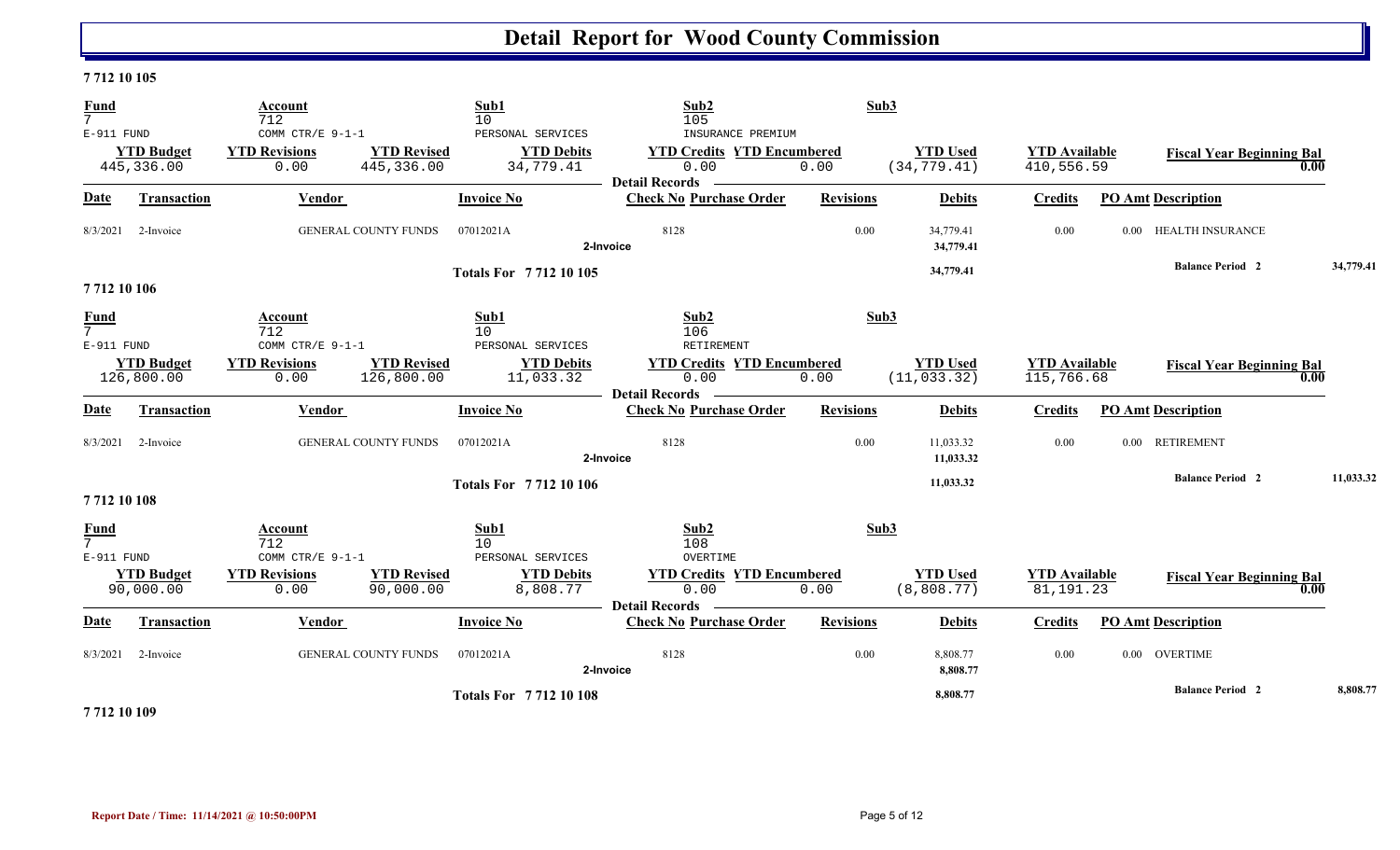| <b>Fund</b><br>7                         |                                  | Account<br>712                                   |                                   | Sub1<br>10                                         | Sub2<br>109                                                        | Sub3             |                                 |                                    |                                          |           |
|------------------------------------------|----------------------------------|--------------------------------------------------|-----------------------------------|----------------------------------------------------|--------------------------------------------------------------------|------------------|---------------------------------|------------------------------------|------------------------------------------|-----------|
| E-911 FUND                               | <b>YTD Budget</b><br>67,116.00   | COMM CTR/E 9-1-1<br><b>YTD Revisions</b><br>0.00 | <b>YTD Revised</b><br>67,116.00   | PERSONAL SERVICES<br><b>YTD Debits</b><br>9,699.78 | EXTRA HELP<br><b>YTD Credits YTD Encumbered</b><br>0.00            | 0.00             | <b>YTD Used</b><br>(9,699.78)   | <b>YTD</b> Available<br>57,416.22  | <b>Fiscal Year Beginning Bal</b><br>0.00 |           |
| Date                                     | <b>Transaction</b>               | <b>Vendor</b>                                    |                                   | <b>Invoice No</b>                                  | <b>Detail Records</b><br><b>Check No Purchase Order</b>            | <b>Revisions</b> | <b>Debits</b>                   | <b>Credits</b>                     | <b>PO Amt Description</b>                |           |
| 8/3/2021                                 | 2-Invoice                        | <b>GENERAL COUNTY FUNDS</b>                      |                                   | 07012021A                                          | 8128<br>2-Invoice                                                  | 0.00             | 9,699.78<br>9,699.78            | 0.00                               | 0.00 EXTRA HELP                          |           |
| 7712 10 184                              |                                  |                                                  |                                   | <b>Totals For 771210109</b>                        |                                                                    |                  | 9,699.78                        |                                    | <b>Balance Period 2</b>                  | 9,699.78  |
| <u>Fund</u><br>$7^{\circ}$<br>E-911 FUND |                                  | Account<br>712<br>COMM CTR/E $9-1-1$             |                                   | Sub1<br>10<br>PERSONAL SERVICES                    | Sub2<br>184<br><b>DISPATCHERS</b>                                  | Sub3             |                                 |                                    |                                          |           |
|                                          | <b>YTD Budget</b><br>965, 411.00 | <b>YTD Revisions</b><br>0.00                     | <b>YTD Revised</b><br>965, 411.00 | <b>YTD Debits</b><br>77,716.56                     | <b>YTD Credits YTD Encumbered</b><br>0.00<br><b>Detail Records</b> | 0.00             | <b>YTD Used</b><br>(77, 716.56) | <b>YTD Available</b><br>887,694.44 | <b>Fiscal Year Beginning Bal</b><br>0.00 |           |
| Date                                     | <b>Transaction</b>               | Vendor                                           |                                   | <b>Invoice No</b>                                  | <b>Check No Purchase Order</b>                                     | <b>Revisions</b> | <b>Debits</b>                   | <b>Credits</b>                     | <b>PO Amt Description</b>                |           |
| 8/3/2021                                 | 2-Invoice                        | <b>GENERAL COUNTY FUNDS</b>                      |                                   | 07012021A                                          | 8128<br>2-Invoice                                                  | 0.00             | 77,716.56<br>77,716.56          | 0.00                               | 0.00 DISPATCHERS                         |           |
| 7712 10 185                              |                                  |                                                  |                                   | <b>Totals For 771210184</b>                        |                                                                    |                  | 77,716.56                       |                                    | <b>Balance Period 2</b>                  | 77,716.56 |
| <u>Fund</u><br>E-911 FUND                |                                  | Account<br>712<br>COMM CTR/E 9-1-1               |                                   | Sub1<br>10 <sup>°</sup><br>PERSONAL SERVICES       | Sub2<br>185<br>HOLIDAY PAY                                         | Sub3             |                                 |                                    |                                          |           |
|                                          | <b>YTD Budget</b><br>60,000.00   | <b>YTD Revisions</b><br>0.00                     | <b>YTD Revised</b><br>60,000.00   | <b>YTD Debits</b><br>6,366.88                      | <b>YTD Credits YTD Encumbered</b><br>0.00<br><b>Detail Records</b> | 0.00             | <b>YTD Used</b><br>(6, 366.88)  | <b>YTD Available</b><br>53,633.12  | <b>Fiscal Year Beginning Bal</b><br>0.00 |           |
| <u>Date</u>                              | <b>Transaction</b>               | <b>Vendor</b>                                    |                                   | <b>Invoice No</b>                                  | <b>Check No Purchase Order</b>                                     | <b>Revisions</b> | <b>Debits</b>                   | <b>Credits</b>                     | <b>PO Amt Description</b>                |           |
| 8/3/2021                                 | 2-Invoice                        | GENERAL COUNTY FUNDS                             |                                   | 07012021A                                          | 8128<br>2-Invoice                                                  | 0.00             | 6,366.88<br>6,366.88            | 0.00                               | 0.00 HOLIDAY PAY                         |           |
| 771240211                                |                                  |                                                  |                                   | <b>Totals For 771210185</b>                        |                                                                    |                  | 6,366.88                        |                                    | <b>Balance Period 2</b>                  | 6,366.88  |
| <b>Fund</b><br>7<br>E-911 FUND           |                                  | Account<br>712<br>COMM CTR/E 9-1-1               |                                   | Sub1<br>40<br>CONTRACTURAL SERVICES                | Sub2<br>211<br>TELEPHONES                                          | Sub3             |                                 |                                    |                                          |           |
|                                          | <b>YTD Budget</b><br>75,000.00   | <b>YTD Revisions</b><br>0.00                     | <b>YTD Revised</b><br>75,000.00   | <b>YTD Debits</b><br>4, 415.15                     | <b>YTD Credits YTD Encumbered</b><br>0.00                          | 0.00             | <b>YTD Used</b><br>(4, 415.15)  | <b>YTD Available</b><br>70,584.85  | <b>Fiscal Year Beginning Bal</b><br>0.00 |           |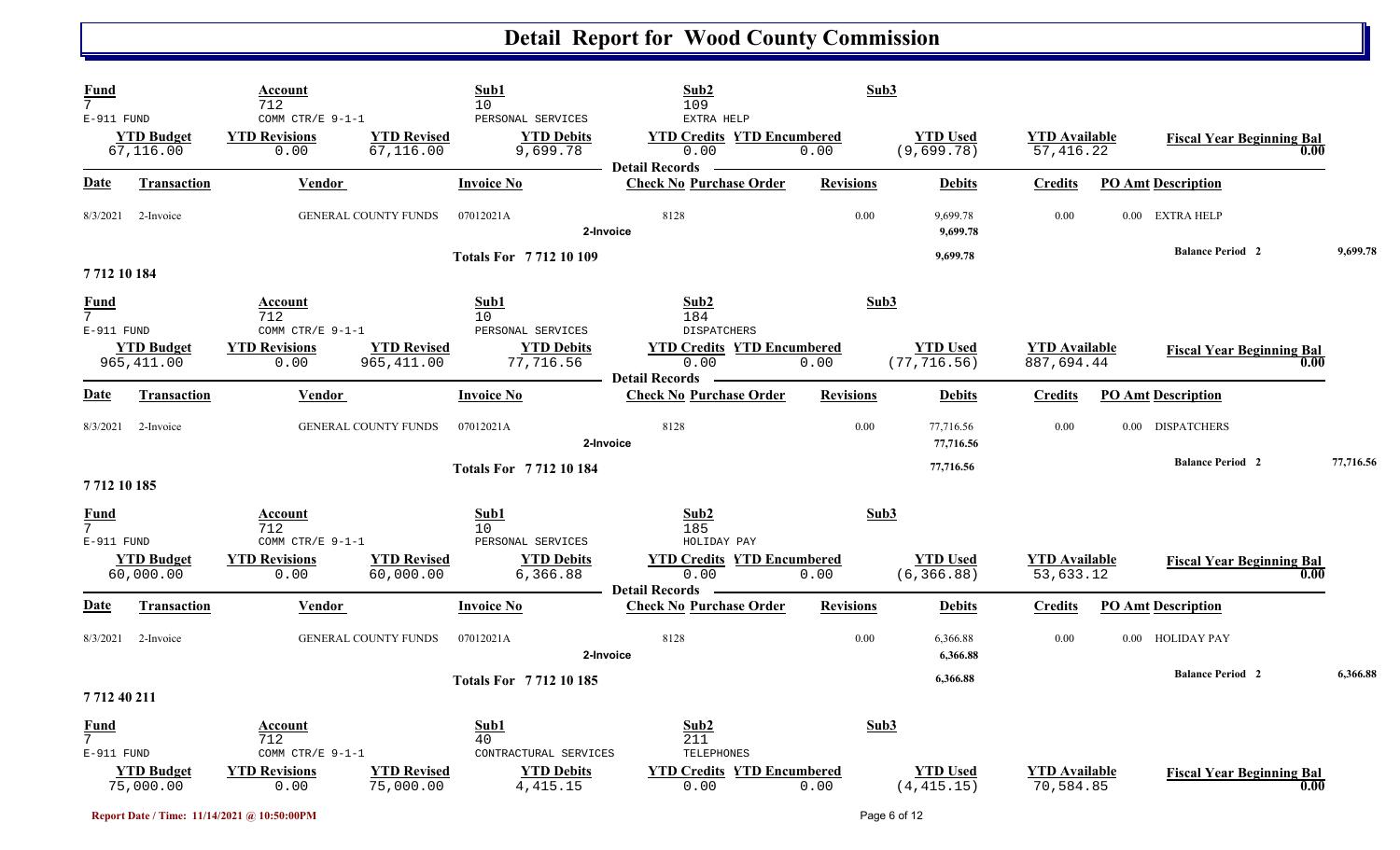|                            |                     |                                            |                             | <b>Detail Records -</b>           |                  |                   |                      |          |                                    |          |
|----------------------------|---------------------|--------------------------------------------|-----------------------------|-----------------------------------|------------------|-------------------|----------------------|----------|------------------------------------|----------|
| <u>Date</u>                | <b>Transaction</b>  | <b>Vendor</b>                              | <b>Invoice No</b>           | <b>Check No Purchase Order</b>    | <b>Revisions</b> | <b>Debits</b>     | <b>Credits</b>       |          | <b>PO Amt Description</b>          |          |
|                            | 8/10/2021 2-Invoice | <b>FRONTIER</b>                            | 08252021                    | 8130                              | 0.00             | 2,490.04          | 0.00                 |          | 0.00 ACCT NO 304-189-2143-051499-4 |          |
| 8/10/2021                  | 2-Invoice           | <b>FRONTIER</b>                            | 08252021                    | 8130                              | 0.00             | 432.63            | 0.00                 | 0.00     | ACCT NO 304-485-3828-070501-4      |          |
|                            | 8/10/2021 2-Invoice | <b>VERIZON WIRELESS</b>                    | 08202021B                   | 8136                              | 0.00             | 144.05            | 0.00                 | $0.00\,$ | ACCT NO 221938858-00001            |          |
|                            | 8/24/2021 2-Invoice | AT&T MOBILITY                              | 08052021                    | 8146                              | 0.00             | 456.83            | 0.00                 |          | 0.00 287283648718                  |          |
|                            |                     |                                            | 2-Invoice                   |                                   |                  | 3,523.55          |                      |          |                                    |          |
| 8/9/2021                   | 5-Journal Entry     | <b>FRONTIER</b>                            | 20210805036001              |                                   | 0.00             | 434.77            | 0.00                 | 0.00     | WOOD CO FINANCE-4019-FRONTIER COMI |          |
|                            |                     |                                            |                             | 5-Journal Entry                   |                  | 434.77            |                      |          |                                    |          |
|                            |                     |                                            | Totals For 771240211        |                                   |                  | 3,958.32          |                      |          | <b>Balance Period 2</b>            | 4,415.15 |
|                            | 7712 40 213 1314    |                                            |                             |                                   |                  |                   |                      |          |                                    |          |
| <u>Fund</u><br>$7^{\circ}$ |                     | Account<br>712                             | Sub1<br>40                  | Sub2<br>213                       | Sub3<br>1314     |                   |                      |          |                                    |          |
| E-911 FUND                 |                     | COMM CTR/E 9-1-1                           | CONTRACTURAL SERVICES       | UTILITIES                         |                  | GAS E-911 BLDG    |                      |          |                                    |          |
|                            | <b>YTD Budget</b>   | <b>YTD Revised</b><br><b>YTD Revisions</b> | <b>YTD Debits</b>           | <b>YTD Credits YTD Encumbered</b> |                  | <b>YTD Used</b>   | <b>YTD</b> Available |          | <b>Fiscal Year Beginning Bal</b>   |          |
|                            | 2,200.00            | 2,200.00<br>0.00                           | 623.12                      | 0.00                              | 0.00             | (623.12)          | 1,576.88             |          | 0.00                               |          |
|                            |                     |                                            |                             | <b>- Detail Records</b>           |                  |                   |                      |          |                                    |          |
| Date                       | <b>Transaction</b>  | Vendor                                     | <b>Invoice No</b>           | <b>Check No Purchase Order</b>    | <b>Revisions</b> | <b>Debits</b>     | Credits              |          | <b>PO Amt Description</b>          |          |
| 8/3/2021                   | 2-Invoice           | <b>DOMINION HOPE</b>                       | 08032021                    | 8123                              | 0.00             | 195.55            | 0.00                 |          | 0.00 ACCT NO 2 5000 0098 4274      |          |
| 8/3/2021                   | 2-Invoice           | <b>DOMINION HOPE</b>                       | 08032021                    | 8123                              | 0.00             | 18.65             | 0.00                 |          | 0.00 ACCT NO 2 1800 0665 3628      |          |
| 8/3/2021                   | 2-Invoice           | <b>DOMINION HOPE</b>                       | 08032021                    | 8123                              | 0.00             | 38.39             | 0.00                 | $0.00\,$ | ACCT NO 2 1800 1624 0131           |          |
| 8/31/2021                  | 2-Invoice           | <b>DOMINION HOPE</b>                       | 09012021                    | 8152                              | 0.00             | 267.92            | 0.00                 | 0.00     | ACCT NO 2 5000 0098 4274           |          |
| 8/31/2021                  | 2-Invoice           | <b>DOMINION HOPE</b>                       | 09012021                    | 8152                              | 0.00             | 61.12             | 0.00                 | $0.00\,$ | ACCT NO 2 1800 1624 0131           |          |
|                            | 8/31/2021 2-Invoice | <b>DOMINION HOPE</b>                       | 09012021                    | 8152                              | 0.00             | 41.49             | 0.00                 |          | 0.00 ACCT NO 2 1800 0665 3628      |          |
|                            |                     |                                            | 2-Invoice                   |                                   |                  | 623.12            |                      |          |                                    |          |
|                            |                     |                                            | Totals For 7712 40 213 1314 |                                   |                  | 623.12            |                      |          | <b>Balance Period 2</b>            | 623.12   |
|                            | 7712 40 213 1325    |                                            |                             |                                   |                  |                   |                      |          |                                    |          |
| <u>Fund</u>                |                     | <u>Account</u>                             | Sub1                        | Sub2                              | Sub3             |                   |                      |          |                                    |          |
| 7                          |                     | 712                                        | 40                          | 213                               | 1325             |                   |                      |          |                                    |          |
| $E-911$ FUND               |                     | COMM CTR/E 9-1-1                           | CONTRACTURAL SERVICES       | <b>UTILITIES</b>                  |                  | ELECT. E-911 BLDG |                      |          |                                    |          |
|                            | <b>YTD Budget</b>   | <b>YTD Revised</b><br><b>YTD Revisions</b> | <b>YTD Debits</b>           | <b>YTD Credits YTD Encumbered</b> |                  | <b>YTD Used</b>   | <b>YTD</b> Available |          | <b>Fiscal Year Beginning Bal</b>   |          |
|                            | 17,000.00           | 17,000.00<br>0.00                          | 2,038.79                    | 0.00<br><b>Detail Records</b>     | 0.00             | (2,038.79)        | 14,961.21            |          | 0.00                               |          |
| Date                       | Transaction         | Vendor                                     | <b>Invoice No</b>           | <b>Check No Purchase Order</b>    | <b>Revisions</b> | <b>Debits</b>     | <b>Credits</b>       |          | <b>PO Amt Description</b>          |          |
| 8/3/2021                   | 2-Invoice           | <b>GENERAL COUNTY FUNDS</b>                | 07012021A                   | 8128                              | 0.00             | 1,931.61          | 0.00                 |          | 0.00 UTILITIES MONPOWER            |          |
|                            | 8/10/2021 2-Invoice | <b>MON POWER</b>                           | 08232021A                   | 8132                              | 0.00             | 107.18            | 0.00                 |          | 0.00 ACCT NO 110 137 851 868       |          |
|                            |                     |                                            | 2-Invoice                   |                                   |                  | 2,038.79          |                      |          |                                    |          |
|                            |                     |                                            | Totals For 7712 40 213 1325 |                                   |                  | 2,038.79          |                      |          | <b>Balance Period 2</b>            | 2,038.79 |

#### **7 712 40 213 1335**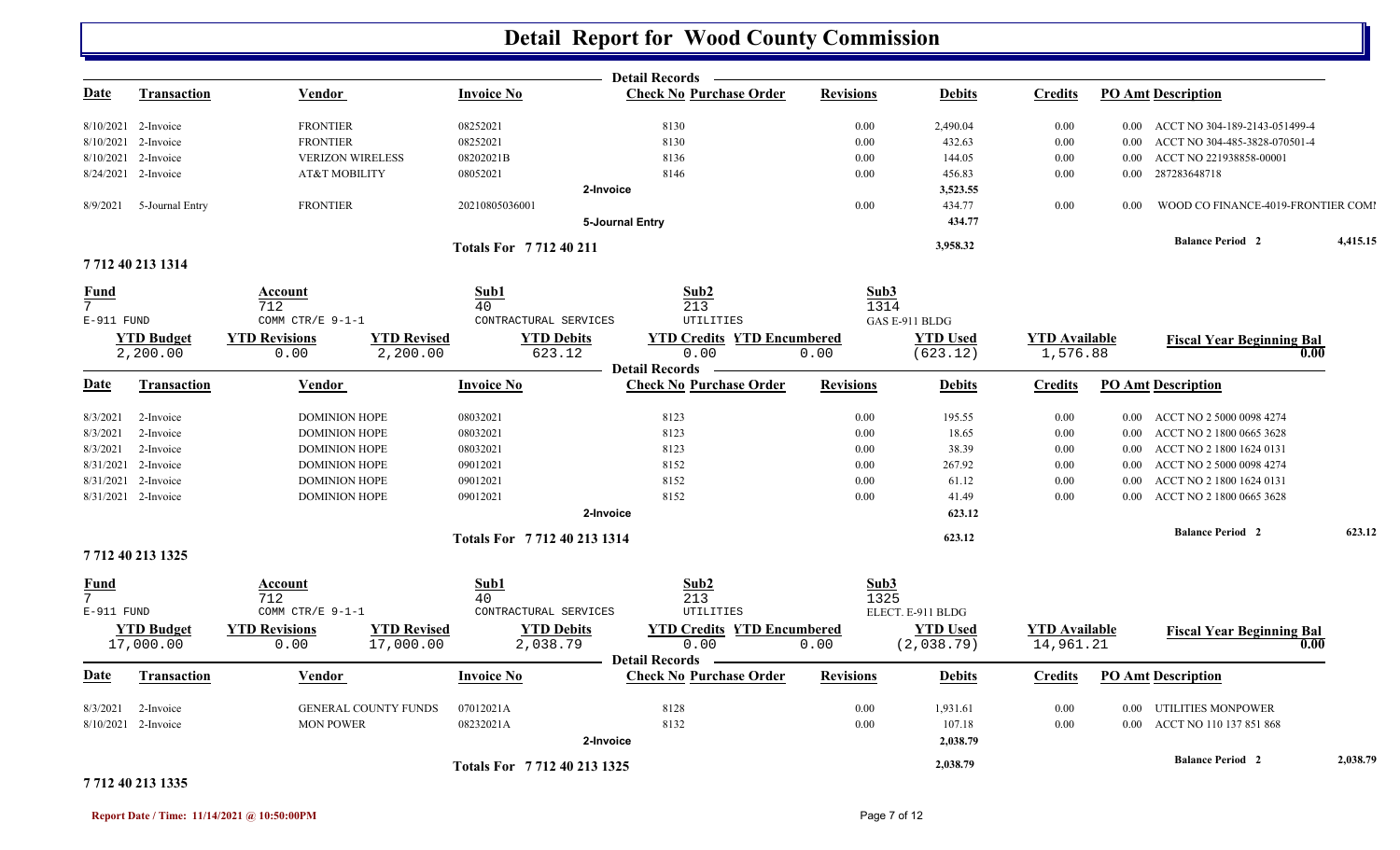| Fund<br>$7\overline{ }$<br>$E-911$ FUND         |                                                                              | Account<br>712<br>COMM CTR/E 9-1-1               |                                                                                                     | Sub1<br>40<br>CONTRACTURAL SERVICES           | Sub2<br>213<br><b>UTILITIES</b>                                    | Sub3<br>1335                 | E-911 BLDG                            |                                   |                                        |                                                                                                                                                 |          |
|-------------------------------------------------|------------------------------------------------------------------------------|--------------------------------------------------|-----------------------------------------------------------------------------------------------------|-----------------------------------------------|--------------------------------------------------------------------|------------------------------|---------------------------------------|-----------------------------------|----------------------------------------|-------------------------------------------------------------------------------------------------------------------------------------------------|----------|
|                                                 | <b>YTD Budget</b><br>1,200.00                                                | <b>YTD Revisions</b><br>0.00                     | <b>YTD Revised</b><br>1,200.00                                                                      | <b>YTD Debits</b><br>89.19                    | <b>YTD Credits YTD Encumbered</b><br>0.00<br><b>Detail Records</b> | 0.00                         | <b>YTD Used</b><br>(89.19)            | <b>YTD Available</b><br>1,110.81  |                                        | <b>Fiscal Year Beginning Bal</b><br>0.00                                                                                                        |          |
| <b>Date</b>                                     | <b>Transaction</b>                                                           | <b>Vendor</b>                                    |                                                                                                     | <b>Invoice No</b>                             | <b>Check No Purchase Order</b>                                     | <b>Revisions</b>             | <b>Debits</b>                         | <b>Credits</b>                    |                                        | <b>PO Amt Description</b>                                                                                                                       |          |
| 8/9/2021                                        | 5-Journal Entry                                                              |                                                  | PARKERSBURG UTILITY BOA 20210805040001                                                              |                                               | 5-Journal Entry                                                    | 0.00                         | 89.19<br>89.19                        | 0.00                              | 0.00                                   | BARBARA JOHNSTON-3722-PARKERSBUR                                                                                                                |          |
|                                                 | 7712 40 216 1612                                                             |                                                  |                                                                                                     | Totals For 7712 40 213 1335                   |                                                                    |                              | 89.19                                 |                                   |                                        | <b>Balance Period 2</b>                                                                                                                         | 89.19    |
| Fund<br>$7\overline{ }$<br>E-911 FUND           |                                                                              | Account<br>712<br>COMM CTR/E 9-1-1               |                                                                                                     | Sub1<br>40<br>CONTRACTURAL SERVICES           | Sub <sub>2</sub><br>216<br>M&R -EQUIPMENT                          | Sub3<br>1612<br>E-911        |                                       |                                   |                                        |                                                                                                                                                 |          |
|                                                 | <b>YTD Budget</b><br>65,000.00                                               | <b>YTD Revisions</b><br>0.00                     | <b>YTD Revised</b><br>65,000.00                                                                     | <b>YTD Debits</b><br>5,009.72                 | <b>YTD Credits YTD Encumbered</b><br>0.00<br><b>Detail Records</b> | 4,506.00                     | <b>YTD Used</b><br>(5,009.72)         | <b>YTD</b> Available<br>55,484.28 |                                        | <b>Fiscal Year Beginning Bal</b><br>0.00                                                                                                        |          |
| Date                                            | Transaction                                                                  | <b>Vendor</b>                                    |                                                                                                     | <b>Invoice No</b>                             | <b>Check No Purchase Order</b>                                     | <b>Revisions</b>             | <b>Debits</b>                         | <b>Credits</b>                    |                                        | <b>PO Amt Description</b>                                                                                                                       |          |
| 8/9/2021<br>8/16/2021<br>8/19/2021<br>8/23/2021 | 1-Purchase Order<br>1-Purchase Order<br>1-Purchase Order<br>1-Purchase Order |                                                  | RELIANT POWER MANAGEM<br>MILLER COMMUNICATIONS I<br>STEERS HEATING/COOLING<br>ROCK MOUNTAIN COMMUNI |                                               | 84718<br>84744<br>84775<br>84794                                   | 0.00<br>0.00<br>0.00<br>0.00 | 0.00<br>0.00<br>0.00<br>0.00          | 0.00<br>0.00<br>0.00<br>0.00      | 2,612.00<br>60.00<br>46.00<br>3,100.00 | Maint, repair and replacement parts - Limestone 7<br>ANTENNAE ADAPTER (PPD will reimburse)<br>HVAC replace contactor<br>APX4000 Portable Radios |          |
| 8/23/2021                                       | 1-Purchase Order<br>8/17/2021 2-Invoice                                      |                                                  | ROCK MOUNTAIN COMMUNI<br><b>RELIANT POWER MANAGEM 200</b>                                           |                                               | 84794<br>1-Purchase Order<br>84718<br>8142                         | 0.00<br>0.00                 | 0.00<br>2,612.00                      | 0.00<br>0.00                      | 30.00                                  | shipping<br>(2,612.00) Maint, repair and replacement parts - Limestone 7                                                                        |          |
| 8/9/2021<br>8/9/2021                            | 5-Journal Entry<br>5-Journal Entry                                           | <b>NEWEGG BUSINESS</b><br><b>NEWEGG BUSINESS</b> |                                                                                                     | 2-Invoice<br>20210805028001<br>20210805029001 | 84597<br>84605<br>5-Journal Entry                                  | 0.00<br>0.00                 | 2,612.00<br>52.60<br>662.12<br>714.72 | 0.00<br>0.00                      |                                        | (52.60) 4 PCS COOLING FAN FOR HP PROLIANT DI<br>(662.12) NEWMAR-UR48 3-UNITY RECTIFIER,-54.4 V                                                  |          |
| 771240217                                       |                                                                              |                                                  |                                                                                                     | Totals For 7712402161612                      |                                                                    |                              | 3,326.72                              |                                   | 2,521.28                               | <b>Balance Period 2</b>                                                                                                                         | 5,009.72 |
| Fund<br>7 <sup>1</sup><br>E-911 FUND            |                                                                              | Account<br>712<br>COMM CTR/E 9-1-1               |                                                                                                     | Sub1<br>40<br>CONTRACTURAL SERVICES           | Sub2<br>217<br>M&R-AUTOS & TRUCKS                                  | Sub3                         |                                       |                                   |                                        |                                                                                                                                                 |          |
|                                                 | <b>YTD Budget</b><br>5,000.00                                                | <b>YTD Revisions</b><br>0.00                     | <b>YTD Revised</b><br>5,000.00                                                                      | <b>YTD Debits</b><br>4,845.24                 | <b>YTD Credits YTD Encumbered</b><br>0.00<br><b>Detail Records</b> | 0.50                         | <b>YTD</b> Used<br>(4, 845.24)        | <b>YTD</b> Available<br>154.26    |                                        | <b>Fiscal Year Beginning Bal</b><br>0.00                                                                                                        |          |
| <u>Date</u>                                     | <b>Transaction</b>                                                           | Vendor                                           |                                                                                                     | <b>Invoice No</b>                             | <b>Check No Purchase Order</b>                                     | <b>Revisions</b>             | <b>Debits</b>                         | <b>Credits</b>                    |                                        | <b>PO Amt Description</b>                                                                                                                       |          |
| 8/5/2021                                        | 1-Purchase Order                                                             | <b>ADVANCE AUTO PARTS</b>                        |                                                                                                     |                                               | 84691                                                              | 0.00                         | 0.00                                  | 0.00                              |                                        | 36.48 oil and filter for Ford Escape                                                                                                            |          |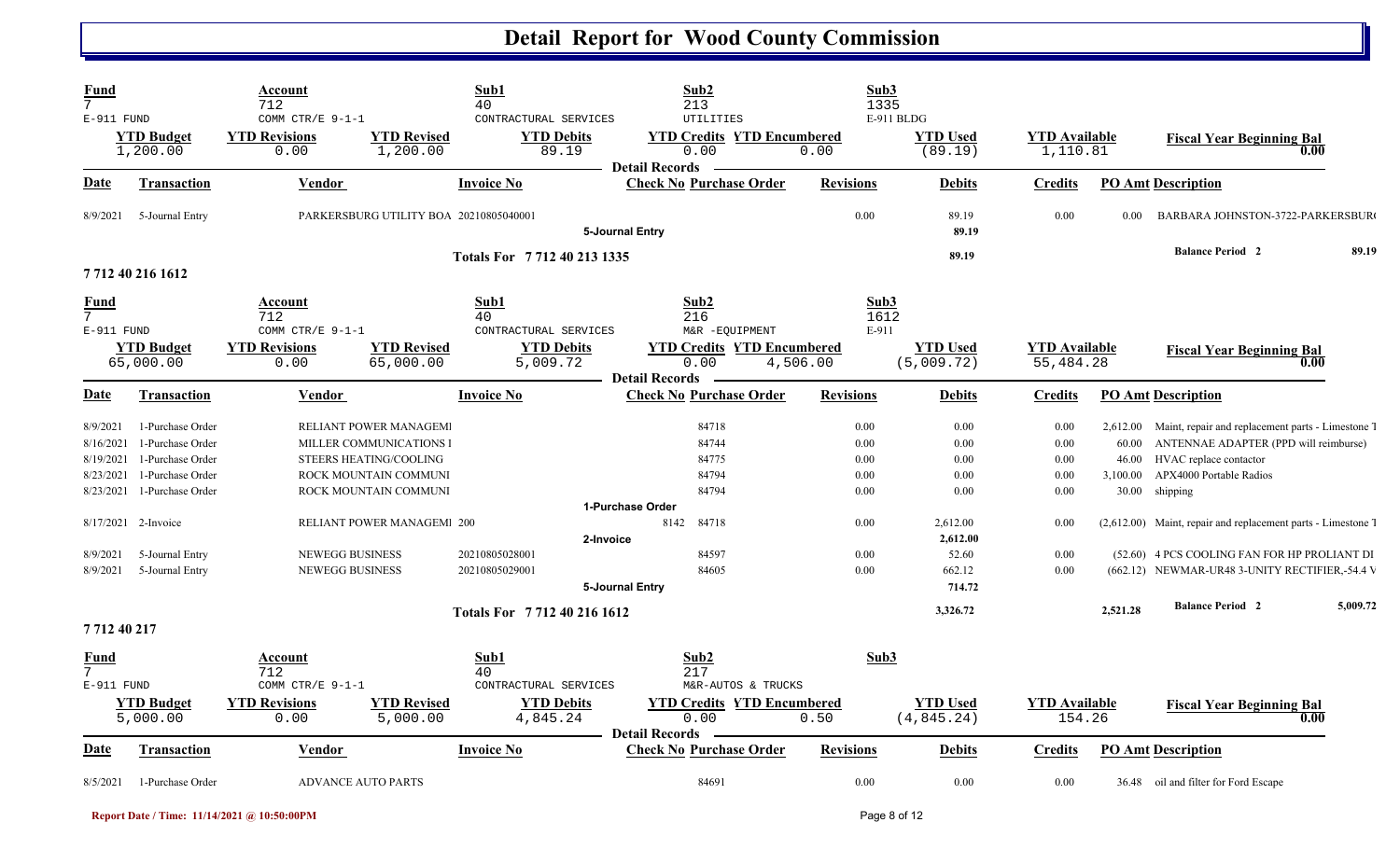|                  |                                 |                              |                                       |                                  | <b>Detail Report for Wood County Commission</b> |                                                |          |                                 |                                    |            |                                                         |          |
|------------------|---------------------------------|------------------------------|---------------------------------------|----------------------------------|-------------------------------------------------|------------------------------------------------|----------|---------------------------------|------------------------------------|------------|---------------------------------------------------------|----------|
| 8/5/2021         | 1-Purchase Order                |                              | <b>GOODYEAR AUTO SERVICE (</b>        |                                  | 84692                                           |                                                | 0.00     | 0.00                            | 0.00                               |            | 418.52 tires for Ford Escape                            |          |
|                  |                                 |                              |                                       |                                  | 1-Purchase Order                                |                                                |          |                                 |                                    |            |                                                         |          |
|                  | 8/10/2021 2-Invoice             |                              | WOOD COUNTY COMMISSIOI 2038           |                                  | 8137                                            |                                                | 0.00     | 4,355.76                        | 0.00                               | $0.00\,$   | <b>INSURANCE COVERAGE 21/22</b>                         |          |
| 8/24/2021        | 2-Invoice                       | <b>ADVANCE AUTO PARTS</b>    |                                       | 12560-314598                     | 8145<br>84691                                   |                                                | 0.00     | 36.48                           | 0.00                               |            | (36.48) oil and filter for Ford Escape                  |          |
|                  | 8/24/2021 2-Invoice             |                              | <b>GOODYEAR AUTO SERVICE (229375)</b> |                                  | 84692<br>8148                                   |                                                | 0.00     | 418.52                          | 0.00                               |            | (418.52) tires for Ford Escape                          |          |
|                  |                                 |                              |                                       |                                  | 2-Invoice                                       |                                                |          | 4,810.76                        |                                    |            |                                                         |          |
|                  |                                 |                              |                                       | <b>Totals For 771240217</b>      |                                                 |                                                |          | 4,810.76                        |                                    |            | <b>Balance Period 2</b>                                 | 4,845.24 |
| 771240221        |                                 |                              |                                       |                                  |                                                 |                                                |          |                                 |                                    |            |                                                         |          |
| $\frac{Fund}{7}$ |                                 | Account                      |                                       | Sub1                             | Sub2                                            |                                                | Sub3     |                                 |                                    |            |                                                         |          |
|                  |                                 | 712                          |                                       | 40                               | 221                                             |                                                |          |                                 |                                    |            |                                                         |          |
| E-911 FUND       |                                 | COMM CTR/E 9-1-1             |                                       | CONTRACTURAL SERVICES            |                                                 | TRAINING & EDUCATION                           |          |                                 |                                    |            |                                                         |          |
|                  | <b>YTD Budget</b>               | <b>YTD Revisions</b>         | <b>YTD Revised</b>                    | <b>YTD Debits</b>                |                                                 | <b>YTD Credits YTD Encumbered</b>              |          | <b>YTD</b> Used                 | <b>YTD</b> Available               |            | <b>Fiscal Year Beginning Bal</b>                        |          |
|                  | 25,000.00                       | 0.00                         | 25,000.00                             | 1,565.05                         | 0.00<br><b>Detail Records</b>                   | 1,334.82                                       |          | (1, 565.05)                     | 22,100.13                          |            |                                                         | 0.00     |
| <u>Date</u>      | <b>Transaction</b>              | Vendor                       |                                       | <b>Invoice No</b>                | <b>Check No Purchase Order</b>                  | <b>Revisions</b>                               |          | <b>Debits</b>                   | <b>Credits</b>                     |            | <b>PO Amt Description</b>                               |          |
|                  |                                 |                              |                                       |                                  |                                                 |                                                |          |                                 |                                    |            |                                                         |          |
|                  | 8/10/2021 2-Invoice             | APCO INTERNATIONAL           |                                       | 00056418                         | 84504 PY2021<br>8129                            |                                                | 0.00     | 170.00                          | 0.00                               |            | (155.00) Recertifications: Law Enf Comm Officer; Comm   |          |
|                  |                                 |                              |                                       |                                  | 2-Invoice<br>84397 PY2021                       |                                                |          | 170.00                          |                                    |            |                                                         |          |
| 8/9/2021         | 5-Journal Entry                 | <b>EMBASSY SUITES</b>        |                                       | 20210805073001                   |                                                 |                                                | 0.00     | 497.04                          | 0.00                               |            | (497.04) LODGING DURING APCO CONFERENCE CA              |          |
| 8/9/2021         | 5-Journal Entry                 | <b>EMBASSY SUITES</b>        |                                       | 20210805074001                   | 84397 PY2021                                    |                                                | 0.00     | 436.00                          | 0.00                               |            | (436.00) LODGING DURING APCO CONFERENCE CA              |          |
| 8/9/2021         | 5-Journal Entry                 |                              | NATIONAL EMERGENCY NUM 20210805063001 |                                  | 84607<br>5-Journal Entry                        |                                                | 0.00     | 300.00<br>1,233.04              | 0.00                               |            | (300.00) TICKETS FOR EXHIBIT HALL, VENDOR EXI           |          |
|                  |                                 |                              |                                       |                                  |                                                 |                                                |          | 1,403.04                        |                                    | (1,388.04) | <b>Balance Period 2</b>                                 | 1,565.05 |
| 771240230        |                                 |                              |                                       | <b>Totals For 771240221</b>      |                                                 |                                                |          |                                 |                                    |            |                                                         |          |
| <u>Fund</u>      |                                 | <b>Account</b>               |                                       | Sub1                             | Sub2                                            |                                                | Sub3     |                                 |                                    |            |                                                         |          |
| 7                |                                 | 712                          |                                       | 40                               | 230                                             |                                                |          |                                 |                                    |            |                                                         |          |
| E-911 FUND       |                                 | COMM CTR/E 9-1-1             |                                       | CONTRACTURAL SERVICES            |                                                 | CONTRACTED SERVICES                            |          |                                 |                                    |            |                                                         |          |
|                  | <b>YTD Budget</b><br>175,000.00 | <b>YTD Revisions</b><br>0.00 | <b>YTD Revised</b><br>175,000.00      | <b>YTD Debits</b><br>38, 172. 34 | 0.00                                            | <b>YTD Credits YTD Encumbered</b><br>16,089.11 |          | <b>YTD Used</b><br>(38, 172.34) | <b>YTD</b> Available<br>120,738.55 |            | <b>Fiscal Year Beginning Bal</b>                        | 0.00     |
|                  |                                 |                              |                                       |                                  | <b>Detail Records</b>                           |                                                |          |                                 |                                    |            |                                                         |          |
| <b>Date</b>      | Transaction                     | Vendor                       |                                       | <b>Invoice No</b>                | <b>Check No Purchase Order</b>                  | <b>Revisions</b>                               |          | <b>Debits</b>                   | <b>Credits</b>                     |            | <b>PO Amt Description</b>                               |          |
| 8/5/2021         | 1-Purchase Order                | ADOBE SYSTEMS INC            |                                       |                                  | 84690                                           |                                                | 0.00     | 0.00                            | 0.00                               |            | 179.88 annual subscription for Acrobate Pro DC software |          |
|                  | 8/5/2021 1-Purchase Order       |                              | <b>ENVIROMENTAL SYSTEMS R</b>         |                                  | 84697                                           |                                                | $0.00\,$ | 0.00                            | $0.00\,$                           |            | 400.00 ArcGIS Desktop Basic single use                  |          |
| 8/5/2021         | 1-Purchase Order                |                              | ENVIROMENTAL SYSTEMS R                |                                  | 84697                                           |                                                | 0.00     | 0.00                            | 0.00                               |            | 1,250.00 ArcGIS Enterprise Workgroup Standard up to 2 c |          |
| 8/9/2021         | 1-Purchase Order                |                              | COMMUNICATIONS CONSUL'                |                                  | 84720                                           |                                                | 0.00     | 0.00                            | 0.00                               | 6,900.00   | SOPHOS Firewall 3yr contract                            |          |
| 8/12/2021        | 1-Purchase Order                | <b>CINTAS CORPORATION</b>    |                                       |                                  | 84728                                           |                                                | 0.00     | 0.00                            | 0.00                               | 55.00      | misc medical supplies                                   |          |
| 8/12/2021        | 1-Purchase Order                |                              | TIANO-KNOPP ASSOC., INC.              |                                  | 84726                                           |                                                | 0.00     | 0.00                            | 0.00                               | 500.00     | CARES ACT Report and Submission for July 202            |          |
| 8/16/2021        | 1-Purchase Order                | MSAG LLC                     |                                       |                                  | 84746                                           |                                                | 0.00     | 0.00                            | 0.00                               | 1,575.00   | Online GIS Annual Support 7.1.21 - 12.31.2021           |          |
| 8/16/2021        | 1-Purchase Order                | TPL COMMUNICATIONS           |                                       |                                  | 84743                                           |                                                | 0.00     | 0.00                            | 0.00                               | 1,200.00   | RF AMP REPAIR                                           |          |
|                  | 8/19/2021 1-Purchase Order      |                              | MEDEXPRESS URGENT CARE                |                                  | 84760                                           |                                                | 0.00     | 0.00                            | 0.00                               |            | 87.00 pre-employment physical for Mikaela Borges        |          |
|                  | 8/19/2021 1-Purchase Order      |                              | MEDEXPRESS URGENT CARE                |                                  | 84766                                           |                                                | 0.00     | 0.00                            | 0.00                               | 87.00      | pre-employment physical for Jamie Smith                 |          |
|                  | 8/19/2021 1-Purchase Order      |                              | MEDEXPRESS URGENT CARE                |                                  | 84767                                           |                                                | 0.00     | 0.00                            | 0.00                               |            | 87.00 pre-employment physcal for Sara Merrill           |          |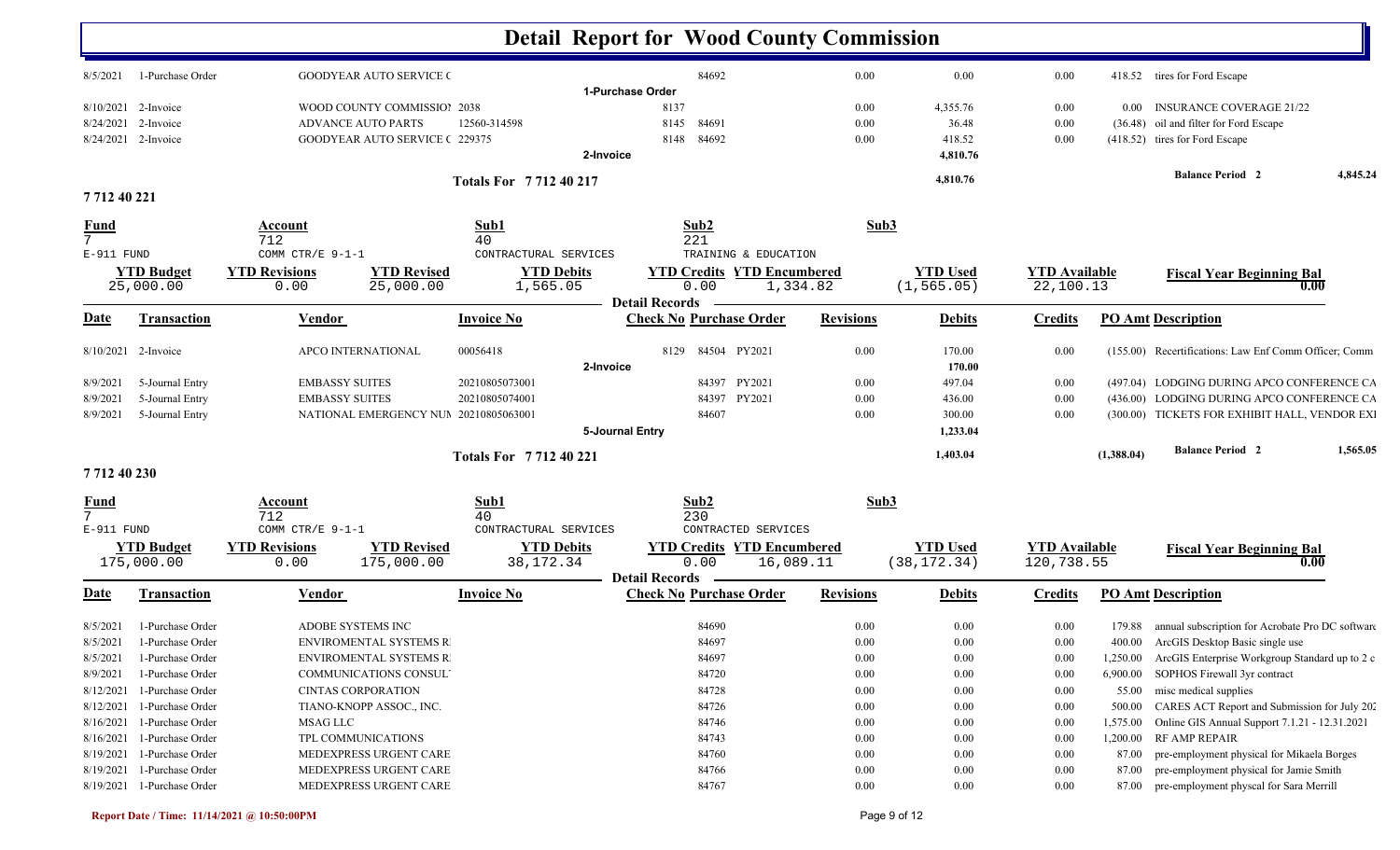|             |                            |                                            |                            | <b>Detail Report for Wood County Commission</b> |                                   |                  |                        |                      |              |                                                           |                   |
|-------------|----------------------------|--------------------------------------------|----------------------------|-------------------------------------------------|-----------------------------------|------------------|------------------------|----------------------|--------------|-----------------------------------------------------------|-------------------|
|             | 8/19/2021 1-Purchase Order | <b>STEERS HEATING/COOLING</b>              |                            |                                                 | 84775                             | 0.00             | $0.00\,$               | $0.00\,$             | 224.00 labor |                                                           |                   |
| 8/19/2021   | 1-Purchase Order           | WV DRUG TESTING LABORA'                    |                            |                                                 | 84762                             | 0.00             | 0.00                   | $0.00\,$             | 20.00        | pre-employment drug screen for Mikaela Borges             |                   |
| 8/19/2021   | 1-Purchase Order           | WV DRUG TESTING LABORA'                    |                            |                                                 | 84763                             | 0.00             | 0.00                   | 0.00                 | 20.00        | pre-employment drug screen for Jamie Smith                |                   |
| 8/19/2021   | 1-Purchase Order           | WV DRUG TESTING LABORA'                    |                            |                                                 | 84764                             | 0.00             | 0.00                   | $0.00\,$             | 20.00        | pre-employemnt drug screen for Sara Merrill               |                   |
| 8/30/2021   | 1-Purchase Order           | NI GOVERNMENT SERVICE IN                   |                            |                                                 | 84812                             | 0.00             | 0.00                   | 0.00                 | 884.71       | MSAT Annual Service renewal                               |                   |
| 8/30/2021   | 1-Purchase Order           | RF TECHNOLOGY AMERICAS                     |                            |                                                 | 84816                             | 0.00             | 0.00                   | 0.00                 | 1,175.00     | Repair control board for Sandhill Tower                   |                   |
| 8/30/2021   | 1-Purchase Order           | TREASURER OF STATE OF OF                   |                            |                                                 | 84814                             | 0.00             | 0.00                   | 0.00                 | 150.00       | MARCS radios 15 $\omega$ 10 each Inv. 21RC06494 fo        |                   |
| 8/30/2021   | 1-Purchase Order           | TREASURER OF STATE OF OF                   |                            |                                                 | 84815                             | 0.00             | 0.00                   | 0.00                 | 900.00       | MARCS COLOCATION FROM 7/1/20 - 7/1/22                     |                   |
|             |                            |                                            |                            | 1-Purchase Order                                |                                   |                  |                        |                      |              |                                                           |                   |
| 8/3/2021    | 2-Invoice                  | DONNELLON MCCARTHY EN 448749119            |                            | 8124                                            |                                   | 0.00             | 196.71                 | $0.00\,$             | $0.00\,$     | <b>ACCT NO 1640675</b>                                    |                   |
| 8/3/2021    | 2-Invoice                  | PURE WATER PARTNERS                        | 816727                     | 8126                                            |                                   | 0.00             | 58.00                  | $0.00\,$             | $0.00\,$     | <b>ACCT NO 14873</b>                                      |                   |
| 8/3/2021    | 2-Invoice                  | <b>SUDDENLINK</b>                          | 08202021                   | 8127                                            |                                   | 0.00             | 260.77                 | 0.00                 | 0.00         | ACCT NO 07712-101179-01-3                                 |                   |
|             | 8/10/2021 2-Invoice        | <b>LAMP PESTPROOF</b>                      | 398267                     | 8131                                            |                                   | 0.00             | 75.00                  | $0.00\,$             | $0.00\,$     | <b>CUST NO 26329</b>                                      |                   |
|             | 8/10/2021 2-Invoice        | T&S LAWN-LANDSCAPE INC                     | 60049                      | 8134                                            |                                   | 0.00             | 620.00                 | $0.00\,$             | $0.00\,$     | MOWING                                                    |                   |
|             | 8/10/2021 2-Invoice        | TIANO-KNOPP ASSOC., INC.                   | 07222021A                  | 8135                                            | 84657                             | 0.00             | 500.00                 | 0.00                 |              | (500.00) CARES ACT REPORT & SUBMISSION FOR J              |                   |
|             | 8/10/2021 2-Invoice        | WV DRUG TESTING LABORA' 2021-1506          |                            | 8138                                            | 84478 PY2021                      | 0.00             | 20.00                  | $0.00\,$             |              | (20.00) PRE EMPLOYMENT DRUG SCREEN CARL S                 |                   |
|             | 8/10/2021 2-Invoice        | WV DRUG TESTING LABORA' 2021-1506A         |                            | 8138                                            | 84476 PY2021                      | 0.00             | 20.00                  | $0.00\,$             |              | (20.00) PRE EMPLOYMENT DRUG SCREEN ASHLE                  |                   |
| 8/17/2021   | 2-Invoice                  | <b>CINTAS CORPORATION</b>                  | 5072021949                 | 8140                                            | 84728                             | 0.00             | 54.63                  | 0.00                 |              | (54.63) misc medical supplies                             |                   |
| 8/17/2021   | 2-Invoice                  | <b>SEGRA</b>                               | 08202021                   | 8143                                            |                                   | 0.00             | 784.00                 | 0.00                 | $0.00\,$     | 4004277739                                                |                   |
| 8/17/2021   | 2-Invoice                  | TIANO-KNOPP ASSOC., INC.                   | 08092021A                  | 8144                                            | 84726                             | 0.00             | 500.00                 | 0.00                 |              | (500.00) CARES ACT Report and Submission for July 202     |                   |
| 8/24/2021   | 2-Invoice                  | <b>COMMUNICATIONS CONSUL' 11141</b>        |                            | 8147                                            | 84720                             | 0.00             | 6,422.10               | 0.00                 |              | (6,422.10) SOPHOS Firewall 3yr contract                   |                   |
|             | 8/24/2021 2-Invoice        | <b>LAMP PESTPROOF</b>                      | 398430                     | 8150                                            |                                   | 0.00             | 125.00                 | $0.00\,$             | $0.00\,$     | <b>CUST NO 26329</b>                                      |                   |
|             | 8/24/2021 2-Invoice        | MSAG LLC                                   | C313388                    | 8151                                            | 84746                             | 0.00             | 1,575.00               | 0.00                 |              | (1,575.00) Online GIS Annual Support 7.1.21 - 12.31.2021  |                   |
| 8/31/2021   | 2-Invoice                  | <b>ENVIROMENTAL SYSTEMS R 94093596</b>     |                            | 8153                                            | 84697                             | 0.00             | 400.00                 | 0.00                 |              | (400.00) ArcGIS Desktop Basic single use                  |                   |
|             | 8/31/2021 2-Invoice        | ENVIROMENTAL SYSTEMS R 94093596            |                            |                                                 | 8153 84697                        | 0.00             | 1,250.00               | 0.00                 |              | (1,250.00) ArcGIS Enterprise Workgroup Standard up to 2 c |                   |
|             |                            |                                            |                            | 2-Invoice                                       |                                   |                  | 12,861.21              |                      |              |                                                           |                   |
| 8/9/2021    | 5-Journal Entry            | TPL COMMUNICATIONS                         | 20210805026001             |                                                 | 84262 PY2021                      | 0.00             | 903.26                 | 0.00                 |              | (903.26) RF AMP REPAIR RUSSELL HOCKENBERRY                |                   |
| 8/9/2021    | 5-Journal Entry            | WASTE MANAGEMENT OF W 20210805032001       |                            |                                                 |                                   | 0.00             | 142.87                 | 0.00                 | 0.00         | WOOD CO FINANCE-4019-WASTE MGMT W                         |                   |
|             |                            |                                            |                            | 5-Journal Entry                                 |                                   |                  | 1,046.13               |                      |              |                                                           |                   |
|             |                            |                                            |                            |                                                 |                                   |                  |                        |                      |              |                                                           |                   |
| 77124032    |                            |                                            | Totals For 771240230       |                                                 |                                   |                  | 13,907.34              |                      | 4,069.60     | <b>Balance Period 2</b>                                   | 38,172.34         |
| <u>Fund</u> |                            | Account                                    | Sub1                       |                                                 | Sub2                              |                  | Sub3                   |                      |              |                                                           |                   |
| 7           |                            | 712                                        | 40                         |                                                 | 32                                |                  |                        |                      |              |                                                           |                   |
| E-911 FUND  |                            | COMM CTR/E 9-1-1                           | CONTRACTURAL SERVICES      |                                                 | SERVICE FEES                      |                  |                        |                      |              |                                                           |                   |
|             | <b>YTD Budget</b>          | <b>YTD Revisions</b><br><b>YTD Revised</b> | <b>YTD Debits</b>          |                                                 | <b>YTD Credits YTD Encumbered</b> |                  | <b>YTD</b> Used        | <b>YTD</b> Available |              | <b>Fiscal Year Beginning Bal</b>                          |                   |
|             | 0.00                       | 0.00<br>0.00                               | 38,466.25                  |                                                 | 0.00                              | 0.00             | (38, 466.25)           | (38, 466.25)         |              |                                                           | $\overline{0.00}$ |
|             |                            |                                            |                            | Detail Records —                                |                                   |                  |                        |                      |              |                                                           |                   |
| <b>Date</b> | Transaction                | Vendor                                     | <b>Invoice No</b>          |                                                 | <b>Check No Purchase Order</b>    | <b>Revisions</b> | <b>Debits</b>          | <b>Credits</b>       |              | <b>PO Amt Description</b>                                 |                   |
|             | 8/3/2021 2-Invoice         | <b>GENERAL COUNTY FUNDS</b>                | 07292021                   | 8125<br>2-Invoice                               |                                   | 0.00             | 38,466.25<br>38,466.25 | $0.00\,$             |              | 0.00 3RD & 4TH OTR 2020-2021                              |                   |
|             |                            |                                            | <b>Totals For 77124032</b> |                                                 |                                   |                  | 38,466.25              |                      |              | <b>Balance Period 2</b>                                   | 38,466.25         |

#### **7 712 55 341**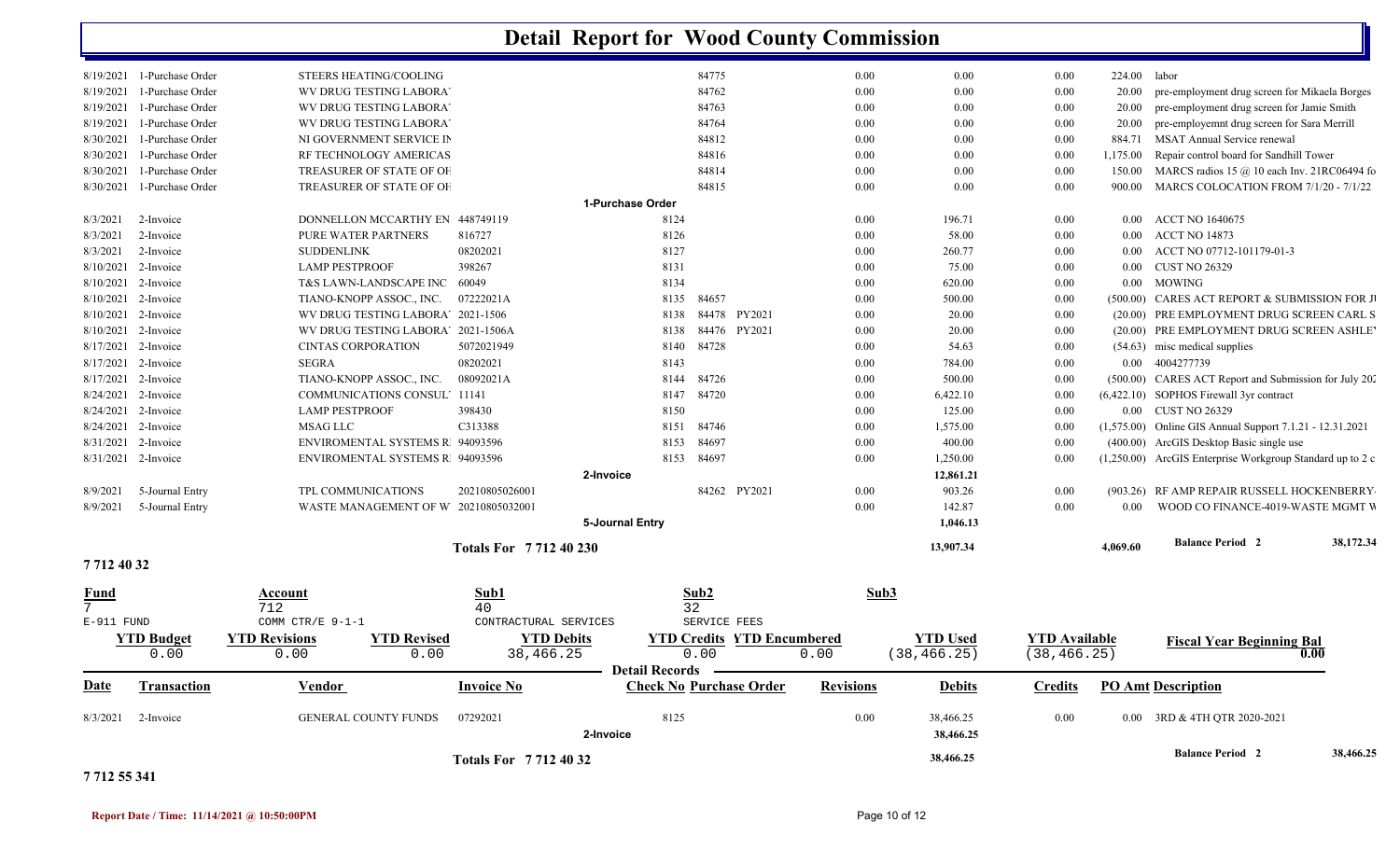| Fund<br>$7\overline{ }$<br>E-911 FUND |                                | Account<br>712<br>COMM CTR/E 9-1-1 |                                        | Sub1<br>55<br>COMMODITIES     | Sub2<br>341<br>SUPPLIES/MATERIALS                                  |                  | Sub3                          |                                  |             |                                                        |          |
|---------------------------------------|--------------------------------|------------------------------------|----------------------------------------|-------------------------------|--------------------------------------------------------------------|------------------|-------------------------------|----------------------------------|-------------|--------------------------------------------------------|----------|
|                                       | <b>YTD</b> Budget<br>10,000.00 | <b>YTD Revisions</b><br>0.00       | <b>YTD Revised</b><br>10,000.00        | <b>YTD Debits</b><br>1,649.04 | <b>YTD Credits YTD Encumbered</b><br>0.00<br><b>Detail Records</b> | 807.19           | <b>YTD Used</b><br>(1,649.04) | <b>YTD Available</b><br>7,543.77 |             | <b>Fiscal Year Beginning Bal</b><br>0.00               |          |
| Date                                  | <b>Transaction</b>             | <b>Vendor</b>                      |                                        | <b>Invoice No</b>             | <b>Check No Purchase Order</b>                                     | <b>Revisions</b> | <b>Debits</b>                 | <b>Credits</b>                   |             | <b>PO Amt Description</b>                              |          |
|                                       | 8/16/2021 1-Purchase Order     | <b>JANI-SOURCE</b>                 |                                        |                               | 84738                                                              | 0.00             | 0.00                          | 0.00                             | 305.00      | C-Fold Towels, Rolled Towels, Urinal Mat, Can          |          |
| 8/16/2021                             | 1-Purchase Order               | <b>SAM'S CLUB</b>                  |                                        |                               | 84739                                                              | 0.00             | 0.00                          | 0.00                             | 150.00      | Coffee, Creamer, misc Office supplies, batteries       |          |
| 8/30/2021                             | 1-Purchase Order               | <b>BATTERIES DIRECT</b>            |                                        |                               | 84813                                                              | 0.00             | 0.00                          | 0.00                             | 100.00      | UPS Batteries \$50.00 each for EOC                     |          |
|                                       |                                |                                    |                                        |                               | 1-Purchase Order                                                   |                  |                               |                                  |             |                                                        |          |
|                                       | $8/24/2021$ 2-Invoice          | <b>JANI-SOURCE</b>                 |                                        | 57600                         | 84738<br>8149                                                      | 0.00             | 297.68                        | 0.00                             |             | (297.68) C-Fold Towels, Rolled Towels, Urinal Mat, Can |          |
| 8/31/2021                             | 2-Invoice                      | FEDERAL EXPRESS CORP               |                                        | 7-462-78791                   | 8154                                                               | 0.00             | 157.38                        | 0.00                             | $0.00\,$    | ACCT NO 1388-9251-4                                    |          |
|                                       | 8/31/2021 2-Invoice            | FEDERAL EXPRESS CORP               |                                        | 7-470-11326                   | 8154                                                               | 0.00             | 671.13                        | 0.00                             | 0.00        | ACCT NO 1388-9251-4                                    |          |
|                                       | 8/31/2021 2-Invoice            | <b>JANI-SOURCE</b>                 |                                        | 57576                         | 84738<br>8155                                                      | 0.00             | 60.72                         | 0.00                             | (7.32)      | C-Fold Towels, Rolled Towels, Urinal Mat, Can          |          |
|                                       |                                |                                    |                                        |                               | 2-Invoice                                                          |                  | 1,186.91                      |                                  |             |                                                        |          |
| 8/9/2021                              | 5-Journal Entry                | <b>SAM'S CLUB</b>                  |                                        | 20210805021001                | 84565                                                              | 0.00             | 64.59                         | 0.00                             |             | (64.59) COFFEE, WIRT CO PARADE CANDY FOR M             |          |
| 8/9/2021                              | 5-Journal Entry                |                                    | THE OLDE DUTCH RESTAUR/ 20210805077001 |                               | 84661                                                              | 0.00             | 47.56                         | 0.00                             |             | (47.56) (3) LUNCHES AND DRINKS @ \$14.78 EACH,         |          |
|                                       |                                |                                    |                                        |                               | 5-Journal Entry                                                    |                  | 112.15                        |                                  |             |                                                        |          |
|                                       |                                |                                    |                                        |                               |                                                                    |                  |                               |                                  |             | <b>Balance Period 2</b>                                | 1,649.04 |
|                                       |                                |                                    |                                        | <b>Totals For 771255341</b>   |                                                                    |                  | 1,299.06                      |                                  | 137.85      |                                                        |          |
| 771255343                             |                                |                                    |                                        |                               |                                                                    |                  |                               |                                  |             |                                                        |          |
|                                       |                                |                                    |                                        |                               |                                                                    |                  |                               |                                  |             |                                                        |          |
| <u>Fund</u><br>$7\overline{ }$        |                                | Account<br>712                     |                                        | Sub1<br>55                    | Sub2<br>343                                                        |                  | Sub3                          |                                  |             |                                                        |          |
| $E-911$ FUND                          |                                | COMM CTR/E 9-1-1                   |                                        | COMMODITIES                   | <b>AUTOMOBILE SUPPLIES</b>                                         |                  |                               |                                  |             |                                                        |          |
|                                       | <b>YTD Budget</b>              | <b>YTD Revisions</b>               | <b>YTD Revised</b>                     | <b>YTD Debits</b>             | <b>YTD Credits YTD Encumbered</b>                                  |                  | <b>YTD Used</b>               | <b>YTD Available</b>             |             |                                                        |          |
|                                       | 6,000.00                       | 0.00                               | 6,000.00                               | 1,450.88                      | 0.00                                                               | 200.48           | (1, 450.88)                   | 4,348.64                         |             | <b>Fiscal Year Beginning Bal</b><br>0.00               |          |
|                                       |                                |                                    |                                        |                               | <b>Detail Records -</b>                                            |                  |                               |                                  |             |                                                        |          |
| Date                                  | <b>Transaction</b>             | <b>Vendor</b>                      |                                        | <b>Invoice No</b>             | <b>Check No Purchase Order</b>                                     | <b>Revisions</b> | <b>Debits</b>                 | <b>Credits</b>                   |             | <b>PO Amt Description</b>                              |          |
|                                       | 8/10/2021 2-Invoice            | STUART OIL COMPANY                 |                                        | 000969                        | 84660<br>8133                                                      | 0.00             | 599.52                        | 0.00                             |             | (599.52) FUEL FOR GENERATOR AT 980 ALTMAN A            |          |
|                                       | $8/17/2021$ 2-Invoice          |                                    | <b>ENGLEFIELD OIL COMPANY</b>          | IN-527882                     | 84553<br>8141                                                      | 0.00             | 525.54                        | 0.00                             |             | (525.54) FUEL FOR 911                                  |          |
|                                       |                                |                                    |                                        |                               |                                                                    |                  |                               |                                  |             |                                                        |          |
|                                       |                                |                                    |                                        |                               | 2-Invoice                                                          |                  | 1,125.06                      |                                  |             |                                                        |          |
|                                       |                                |                                    |                                        | Totals For 7712 55 343        |                                                                    |                  | 1,125.06                      |                                  | (1, 125.06) | <b>Balance Period 2</b>                                | 1,450.88 |
| 771270566                             |                                |                                    |                                        |                               |                                                                    |                  |                               |                                  |             |                                                        |          |
| Fund                                  |                                | Account                            |                                        | Sub1                          | Sub2                                                               |                  | Sub3                          |                                  |             |                                                        |          |
| 7                                     |                                | 712                                |                                        | 70                            | 566                                                                |                  |                               |                                  |             |                                                        |          |
| $E-911$ FUND                          |                                | COMM CTR/E $9-1-1$                 |                                        | CONTRIBUTIONS                 | OTHER FUNDS                                                        |                  |                               |                                  |             |                                                        |          |
|                                       | <b>YTD</b> Budget              | <b>YTD Revisions</b>               | <b>YTD Revised</b>                     | <b>YTD Debits</b>             | <b>YTD Credits YTD Encumbered</b>                                  |                  | <b>YTD Used</b>               | <b>YTD Available</b>             |             | <b>Fiscal Year Beginning Bal</b>                       |          |
|                                       | 0.00                           | 0.00                               | 0.00                                   | 350,000.00                    | 0.00                                                               | 0.00             | (350, 000.00)                 | (350,000.00)                     |             | 0.00                                                   |          |
|                                       |                                |                                    |                                        |                               | <b>Detail Records</b>                                              |                  |                               |                                  |             |                                                        |          |
| Date                                  | <b>Transaction</b>             | Vendor                             |                                        | <b>Invoice No</b>             | <b>Check No Purchase Order</b>                                     | <b>Revisions</b> | <b>Debits</b>                 | <b>Credits</b>                   |             | <b>PO Amt Description</b>                              |          |